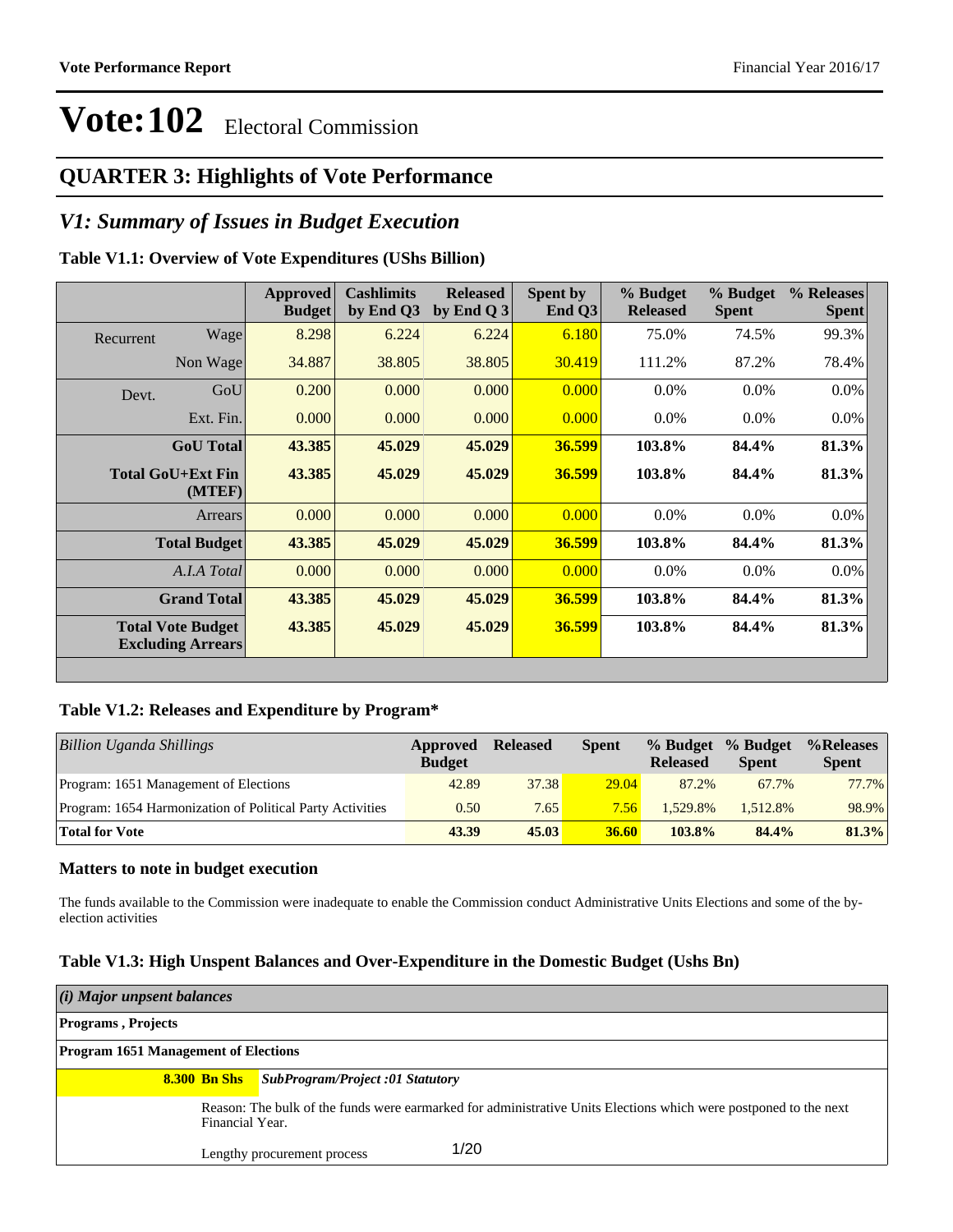### **QUARTER 3: Highlights of Vote Performance**

| <b>Items</b>           |                     |                                                                                                                                     |
|------------------------|---------------------|-------------------------------------------------------------------------------------------------------------------------------------|
| 1,684,778,400.000 UShs |                     | 221011 Printing, Stationery, Photocopying and Binding                                                                               |
|                        |                     | Reason: The bulk of the funds were earmarked for administrative Units Elections which were postponed to<br>the next Financial Year. |
|                        |                     | Lengthy procurement process                                                                                                         |
| 1,461,039,401.000 UShs |                     | 221001 Advertising and Public Relations                                                                                             |
|                        |                     | Reason: The bulk of the funds were earmarked for administrative Units Elections which were postponed to<br>the next Financial Year. |
|                        |                     | Lengthy procurement process                                                                                                         |
| 1,058,540,469.000 UShs |                     | 211103 Allowances                                                                                                                   |
|                        |                     | Reason: The bulk of the funds were earmarked for administrative Units Elections which were postponed to<br>the next Financial Year. |
|                        |                     | Lengthy procurement process                                                                                                         |
| 739,353,209.000 UShs   |                     | 227004 Fuel, Lubricants and Oils                                                                                                    |
|                        |                     | Reason: The bulk of the funds were earmarked for administrative Units Elections which were postponed to<br>the next Financial Year. |
|                        |                     | Lengthy procurement process                                                                                                         |
| 661,734,388.000 UShs   |                     | 221002 Workshops and Seminars                                                                                                       |
|                        |                     | Reason: The bulk of the funds were earmarked for administrative Units Elections which were postponed to<br>the next Financial Year. |
|                        |                     | Lengthy procurement process                                                                                                         |
|                        |                     | <b>Program 1654 Harmonization of Political Party Activities</b>                                                                     |
|                        | <b>0.085 Bn Shs</b> | SubProgram/Project :03 National Consultative Forum                                                                                  |
|                        |                     | Reason: Some of the Activities cut across quarters                                                                                  |
| <b>Items</b>           |                     | Lengthy procurement process                                                                                                         |
| 29,111,633.000 UShs    |                     | 211103 Allowances                                                                                                                   |
|                        |                     | Reason: Activities cut across quarters                                                                                              |
| 18,075,620.000 UShs    |                     | 227002 Travel abroad                                                                                                                |
|                        |                     | Reason: Activities cut across quarters                                                                                              |
| 16,233,958.000 UShs    |                     | 221011 Printing, Stationery, Photocopying and Binding                                                                               |
|                        |                     | Reason: Some of the Activities cut across quarters                                                                                  |
|                        |                     | Lengthy procurement process                                                                                                         |
| 15,249,999.000 UShs    |                     | 227004 Fuel, Lubricants and Oils                                                                                                    |
|                        |                     | Reason: Some of the activities cut across quarters                                                                                  |
| 3,282,319.000 UShs     |                     | 221012 Small Office Equipment                                                                                                       |
|                        |                     | Reason: Lengthy procurement process<br>2/20                                                                                         |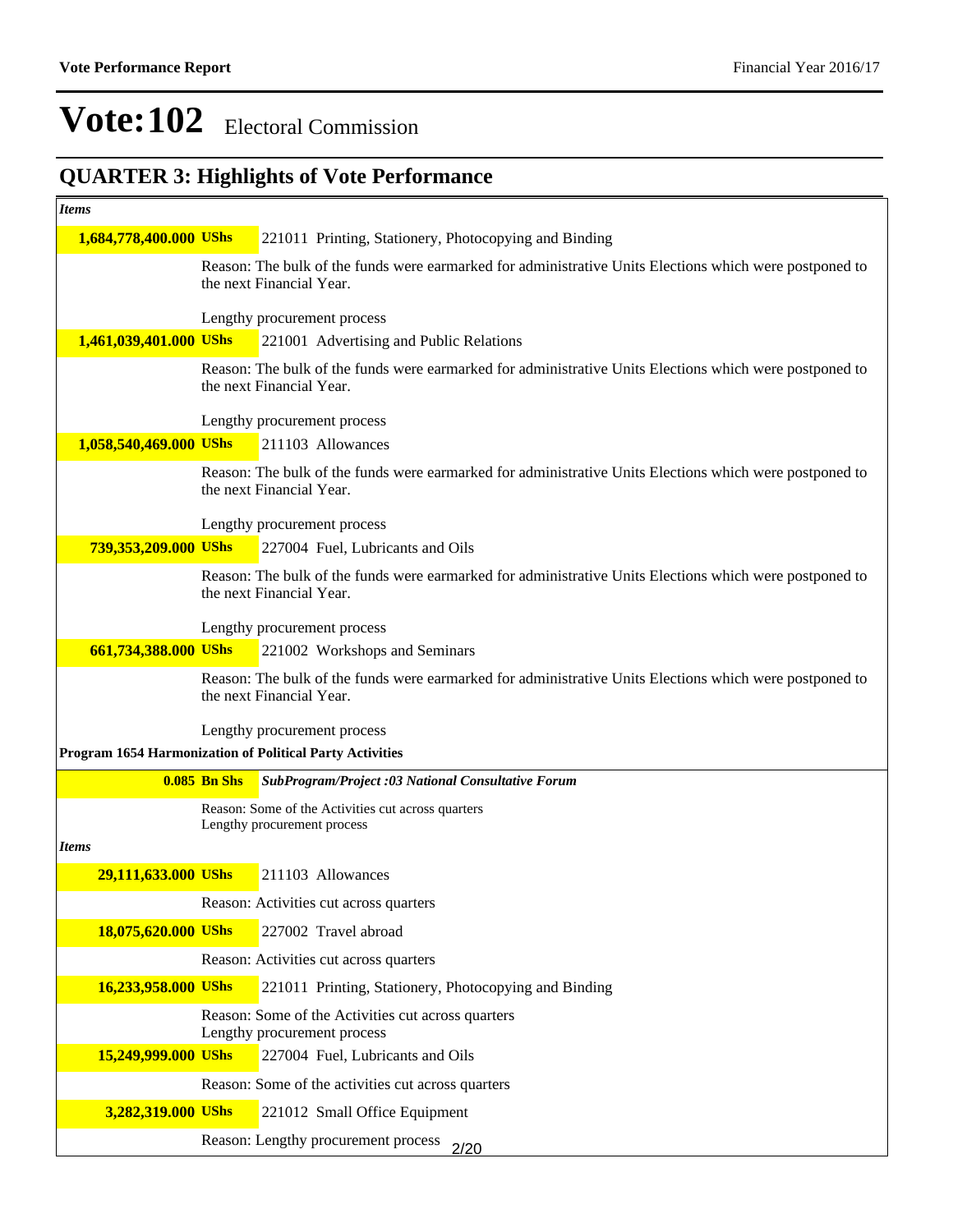#### **QUARTER 3: Highlights of Vote Performance**

*(ii) Expenditures in excess of the original approved budget*

**Program 1654 Harmonization of Political Party Activities**

#### **7.064 Bn Shs** *SubProgram/Project :03 National Consultative Forum*

Reason: Some of the Activities cut across quarters Lengthy procurement process

*Items*

| 7,200,000,000.000 UShs |         | 263104 Transfers to other govt. Units (Current) |
|------------------------|---------|-------------------------------------------------|
|                        | Reason: |                                                 |

### *V2: Performance Highlights*

#### **Table V2.1: Key Vote Output Indicators and Expenditures\***

| Vote, Vote Function<br><b>Key Output</b>                                   | <b>Approved Budget and</b><br><b>Planned outputs</b>                                     | <b>Cumulative Expenditure</b><br>and Performance                                                                                                                                                                                                                                                                                                                                                                                                                  | <b>Status and Reasons for</b><br>any Variation from Plans |       |  |  |  |  |  |  |  |
|----------------------------------------------------------------------------|------------------------------------------------------------------------------------------|-------------------------------------------------------------------------------------------------------------------------------------------------------------------------------------------------------------------------------------------------------------------------------------------------------------------------------------------------------------------------------------------------------------------------------------------------------------------|-----------------------------------------------------------|-------|--|--|--|--|--|--|--|
|                                                                            | Programme: 1651 Management of Elections                                                  |                                                                                                                                                                                                                                                                                                                                                                                                                                                                   |                                                           |       |  |  |  |  |  |  |  |
| <b>Output: 165101 Voter Education and Training</b>                         |                                                                                          |                                                                                                                                                                                                                                                                                                                                                                                                                                                                   |                                                           |       |  |  |  |  |  |  |  |
| Description of Performance:                                                | Production of Voter Education<br>Handbook<br>Production of Voter Education<br>Curriculum | Printed 5,714 copies of Voter<br><b>Education Handbooks</b><br>Printed 554 copies of the handbook<br>for polling officials for the by-<br>elections of Kamuli Municipality<br>member of parliament and for<br>Moroto District Woman Member<br>of Parliament<br>Conduct Training of Trainers for<br><b>Election Officials</b><br>Produced and Disseminated Voter<br>Education radio spot Messages into<br>3 local languages of Acholi, Lusoga<br>and Ng'karimajong | No Variations                                             |       |  |  |  |  |  |  |  |
| Performance Indicators:                                                    |                                                                                          |                                                                                                                                                                                                                                                                                                                                                                                                                                                                   |                                                           |       |  |  |  |  |  |  |  |
| Number of stakeholders 10<br>consultative meetings conducted               |                                                                                          | No Data                                                                                                                                                                                                                                                                                                                                                                                                                                                           |                                                           |       |  |  |  |  |  |  |  |
| Number of voter education training 5<br>sessions conducted                 |                                                                                          | No Data                                                                                                                                                                                                                                                                                                                                                                                                                                                           |                                                           |       |  |  |  |  |  |  |  |
| Number of voter IEC materials 10000<br>produced and disseminated           |                                                                                          | No Data                                                                                                                                                                                                                                                                                                                                                                                                                                                           |                                                           |       |  |  |  |  |  |  |  |
| Output Cost: UShs Bn:                                                      |                                                                                          | $0.213$ UShs Bn:                                                                                                                                                                                                                                                                                                                                                                                                                                                  | 0.102 % Budget Spent:                                     | 47.8% |  |  |  |  |  |  |  |
| <b>Output: 165103 Voter Registeration and Conduct of General elections</b> |                                                                                          |                                                                                                                                                                                                                                                                                                                                                                                                                                                                   |                                                           |       |  |  |  |  |  |  |  |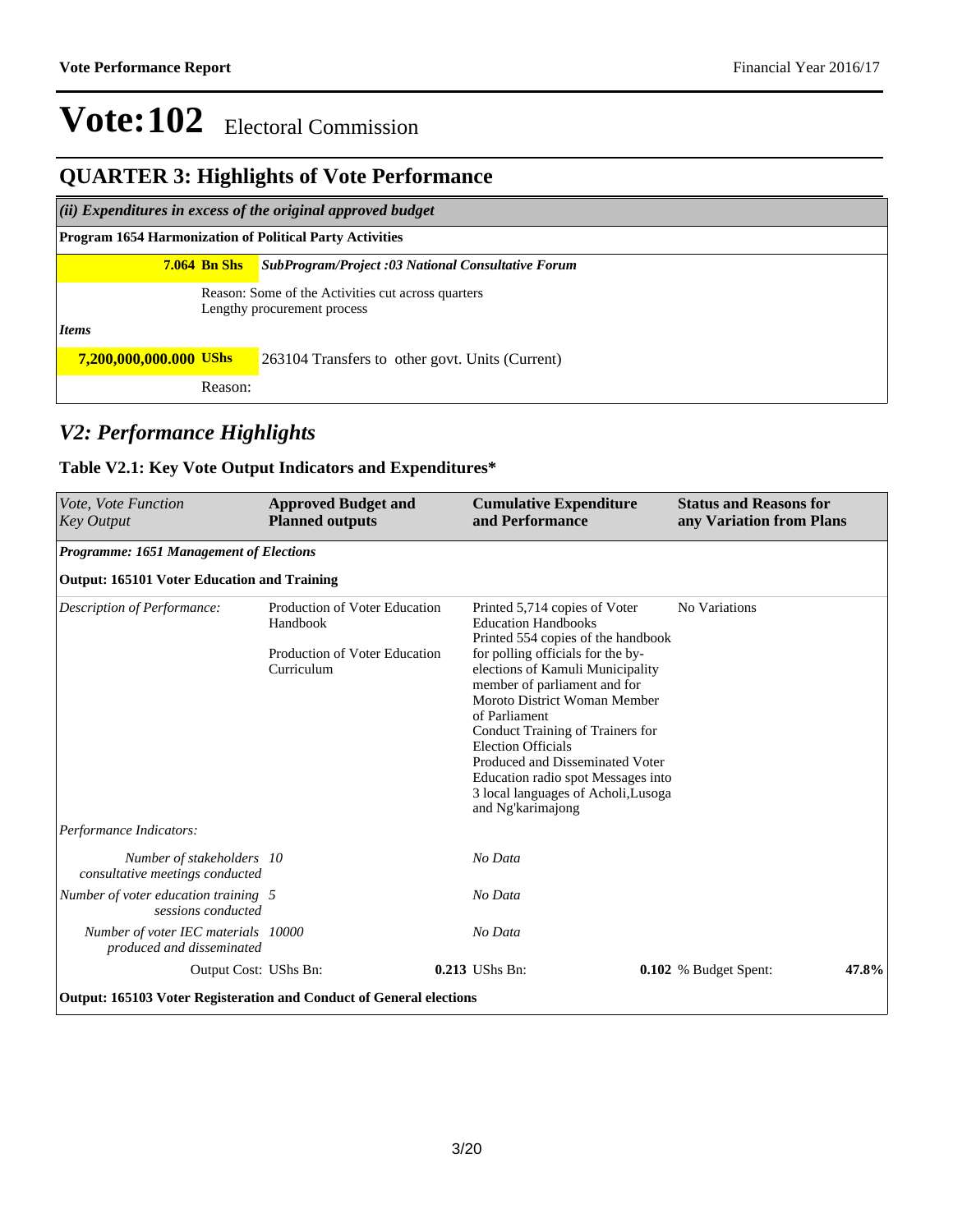### **QUARTER 3: Highlights of Vote Performance**

| Vote, Vote Function<br><b>Key Output</b>                                            | <b>Approved Budget and</b><br><b>Planned outputs</b>                                                                                                                                  | <b>Cumulative Expenditure</b><br>and Performance                                                                                                                                                                                                                                                       | <b>Status and Reasons for</b><br>any Variation from Plans                                                        |
|-------------------------------------------------------------------------------------|---------------------------------------------------------------------------------------------------------------------------------------------------------------------------------------|--------------------------------------------------------------------------------------------------------------------------------------------------------------------------------------------------------------------------------------------------------------------------------------------------------|------------------------------------------------------------------------------------------------------------------|
| Description of Performance:                                                         | <b>Elections For Lower</b><br>Administrative Units Conducted                                                                                                                          | quarter under review                                                                                                                                                                                                                                                                                   | No activities were conducted in the administrative Units Elections were<br>postponed to the next Financial year. |
|                                                                                     | <b>Elections for Women</b><br>Committees/Councils conducted                                                                                                                           |                                                                                                                                                                                                                                                                                                        |                                                                                                                  |
|                                                                                     | Election Petitions Handles as and<br>when they arize                                                                                                                                  |                                                                                                                                                                                                                                                                                                        |                                                                                                                  |
|                                                                                     | <b>Post Election Consultative</b><br>Meetings held                                                                                                                                    |                                                                                                                                                                                                                                                                                                        |                                                                                                                  |
| Performance Indicators:                                                             |                                                                                                                                                                                       |                                                                                                                                                                                                                                                                                                        |                                                                                                                  |
| Percentage of eligible voters in 95<br>voter registers(%)                           |                                                                                                                                                                                       | No Data                                                                                                                                                                                                                                                                                                |                                                                                                                  |
| Status of update of the National 100<br>Voter's Registration                        |                                                                                                                                                                                       | No Data                                                                                                                                                                                                                                                                                                |                                                                                                                  |
| Status of Register of Special Interest 100<br>Groups                                |                                                                                                                                                                                       | No Data                                                                                                                                                                                                                                                                                                |                                                                                                                  |
| Output Cost: UShs Bn:                                                               |                                                                                                                                                                                       | 7.320 UShs Bn:                                                                                                                                                                                                                                                                                         | 19.9%<br>1.460 % Budget Spent:                                                                                   |
| <b>Output: 165105 Conduct of By-elections</b>                                       |                                                                                                                                                                                       |                                                                                                                                                                                                                                                                                                        |                                                                                                                  |
| Description of Performance:                                                         | By-elections are held as and when By-Elections conducted as and<br>they occur, due to death, resignation when they occur.<br>or court order in accordance with<br>statutory deadlines | Polling Materials Packed and<br>dispatched<br>Polling officials recruited and<br>trained<br>Polling officials Remunerated<br>Parish and Sub County Supervisors<br>Remunerated<br><b>Gazette Notices Published</b><br>Security during nomination and<br>Polling Provided<br>Conducted post By-elections | There were no Variations                                                                                         |
|                                                                                     |                                                                                                                                                                                       | meetings                                                                                                                                                                                                                                                                                               |                                                                                                                  |
| Performance Indicators:                                                             |                                                                                                                                                                                       |                                                                                                                                                                                                                                                                                                        |                                                                                                                  |
| Number of by-elections concluded 100<br>at all levels within stipulated<br>period(% |                                                                                                                                                                                       | No Data                                                                                                                                                                                                                                                                                                |                                                                                                                  |
| Number of elections concluded at 10<br>all levels within stipulated period          |                                                                                                                                                                                       | No Data                                                                                                                                                                                                                                                                                                |                                                                                                                  |
| Status of update of Administrative 100<br>units and Electoral Areas                 |                                                                                                                                                                                       | No Data                                                                                                                                                                                                                                                                                                |                                                                                                                  |
| Output Cost: UShs Bn:                                                               |                                                                                                                                                                                       | 2.000 UShs Bn:                                                                                                                                                                                                                                                                                         | 68.7%<br>1.375 % Budget Spent:                                                                                   |
| <b>Program Cost:</b>                                                                | UShs Bn:                                                                                                                                                                              | 42.885 UShs Bn:                                                                                                                                                                                                                                                                                        | 2.937 % Budget Spent:<br>6.8%                                                                                    |

*Programme: 1654 Harmonization of Political Party Activities*

**Output: 165401 Support to the National Consultative Forum**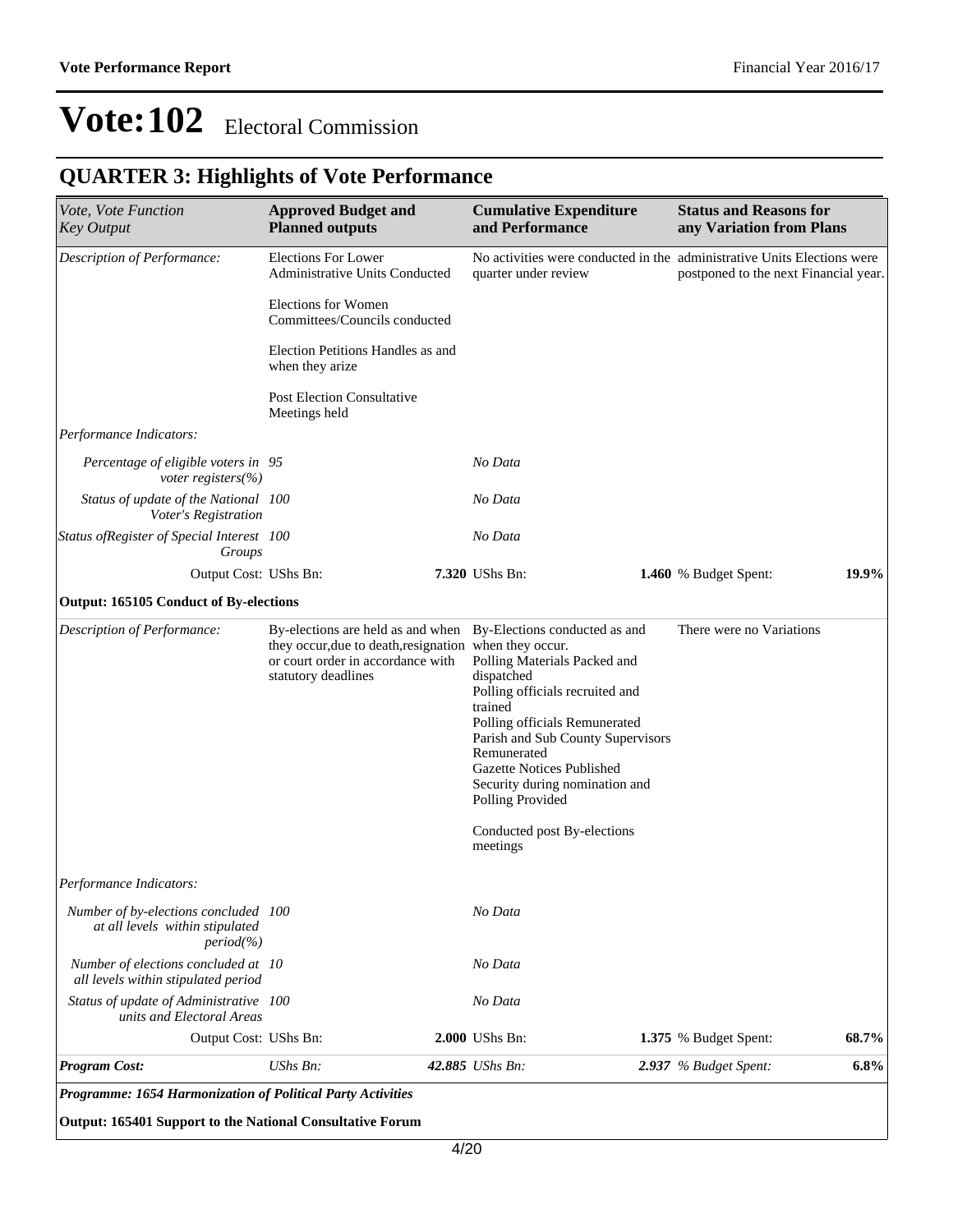### **QUARTER 3: Highlights of Vote Performance**

| <i>Vote, Vote Function</i><br><b>Key Output</b> |                       | <b>Approved Budget and</b><br><b>Planned outputs</b> | <b>Cumulative Expenditure</b><br>and Performance                      | <b>Status and Reasons for</b><br>any Variation from Plans |         |
|-------------------------------------------------|-----------------------|------------------------------------------------------|-----------------------------------------------------------------------|-----------------------------------------------------------|---------|
| Description of Performance:                     |                       |                                                      | Participated in Electio<br>Observations in Aruu, Kamuli and<br>Moroto | No variations                                             |         |
| Performance Indicators:                         |                       |                                                      |                                                                       |                                                           |         |
|                                                 | Output Cost: UShs Bn: |                                                      | $0.500$ UShs Bn:                                                      | 0.364 % Budget Spent:                                     | 72.8%   |
| <b>Program Cost:</b>                            |                       | $UShs Bn$ :                                          | $0.500$ UShs Bn:                                                      | $0.364$ % Budget Spent:                                   | 72.8%   |
| <b>Total Cost for Vote:</b>                     |                       | $UShs Bn$ :                                          | 43.385 UShs Bn:                                                       | <b>3.301</b> % Budget Spent:                              | $7.6\%$ |

#### **Performance highlights for the Quarter**

The funds were inadequate especially to cover all the By-election activities

### *V3: Details of Releases and Expenditure*

#### **Table V3.1: GoU Releases and Expenditure by Output\***

| <b>Billion Uganda Shillings</b>                                  | Approved<br><b>Budget</b> | <b>Released</b> | <b>Spent</b> | $%$ GoU<br><b>Budget</b><br><b>Released</b> | $%$ GoU<br><b>Budget</b><br><b>Spent</b> | $%$ GoU<br><b>Releases</b><br><b>Spent</b> |
|------------------------------------------------------------------|---------------------------|-----------------|--------------|---------------------------------------------|------------------------------------------|--------------------------------------------|
| <b>Program 1651 Management of Elections</b>                      | 42.89                     | 37.38           | 29.04        | 87.2%                                       | 67.7%                                    | 77.7%                                      |
| <b>Class: Outputs Provided</b>                                   | 42.69                     | 37.38           | <b>29.04</b> | 87.6%                                       | 68.0%                                    | 77.7%                                      |
| 165101 Voter Education and Training                              | 0.21                      | 0.18            | 0.10         | 85.8%                                       | 47.8%                                    | 55.7%                                      |
| 165102 Financial and Administrative Support Services             | 33.15                     | 28.37           | 26.10        | 85.6%                                       | 78.7%                                    | 92.0%                                      |
| 165103 Voter Registeration and Conduct of General<br>elections   | 7.32                      | 7.32            | 1.46         | 100.0%                                      | 19.9%                                    | 19.9%                                      |
| 165105 Conduct of By-elections                                   | 2.00                      | 1.51            | 1.37         | 75.3%                                       | 68.7%                                    | 91.3%                                      |
| <b>Class: Capital Purchases</b>                                  | 0.20                      | 0.00            | 0.00         | $0.0\%$                                     | $0.0\%$                                  | $0.0\%$                                    |
| 165172 Government Buildings and Administrative<br>Infrastructure | 0.20                      | 0.00            | 0.00         | 0.0%                                        | $0.0\%$                                  | $0.0\%$                                    |
| <b>Program 1654 Harmonization of Political Party Activities</b>  | 0.50                      | 7.65            | 7.56         | 1,529.8%                                    | 1,512.8%                                 | 98.9%                                      |
| <b>Class: Outputs Provided</b>                                   | 0.50                      | 0.45            | 0.36         | 89.8%                                       | 72.8%                                    | 81.1%                                      |
| 165401 Support to the National Consultative Forum                | 0.50                      | 0.45            | 0.36         | 89.8%                                       | 72.8%                                    | 81.1%                                      |
| <b>Class: Outputs Funded</b>                                     | 0.00                      | 7.20            | 7.20         | <b>720.0%</b>                               | 720.0%                                   | $100.0\%$                                  |
| 165451 Transfer to Political Parties                             | 0.00                      | 7.20            | 7.20         | 720.0%                                      | 720.0%                                   | 100.0%                                     |
| <b>Total for Vote</b>                                            | 43.39                     | 45.03           | <b>36.60</b> | 103.8%                                      | 84.4%                                    | 81.3%                                      |

#### **Table V3.2: 2016/17 GoU Expenditure by Item**

| <b>Billion Uganda Shillings</b> | Approved<br><b>Budget</b> | <b>Released</b> | <b>Spent</b> | $%$ GoU<br><b>Budget</b><br><b>Released</b> | $%$ GoU<br><b>Budget</b><br><b>Spent</b> | $%$ GoU<br><b>Releases</b><br><b>Spent</b> |
|---------------------------------|---------------------------|-----------------|--------------|---------------------------------------------|------------------------------------------|--------------------------------------------|
| Class: Outputs Provided         | 43.19                     | 37.83           | <b>29.40</b> | 87.6%                                       | 68.1%                                    | 77.7%                                      |
| $ 211103$ Allowances            | 7.81                      | 7.53            | 6.44         | 96.5%                                       | 82.5%                                    | 85.6%                                      |
| 211104 Statutory salaries       | 5/30                      | 6.22            | 6.18         | 75.0%                                       | 74.5%                                    | 99.3%                                      |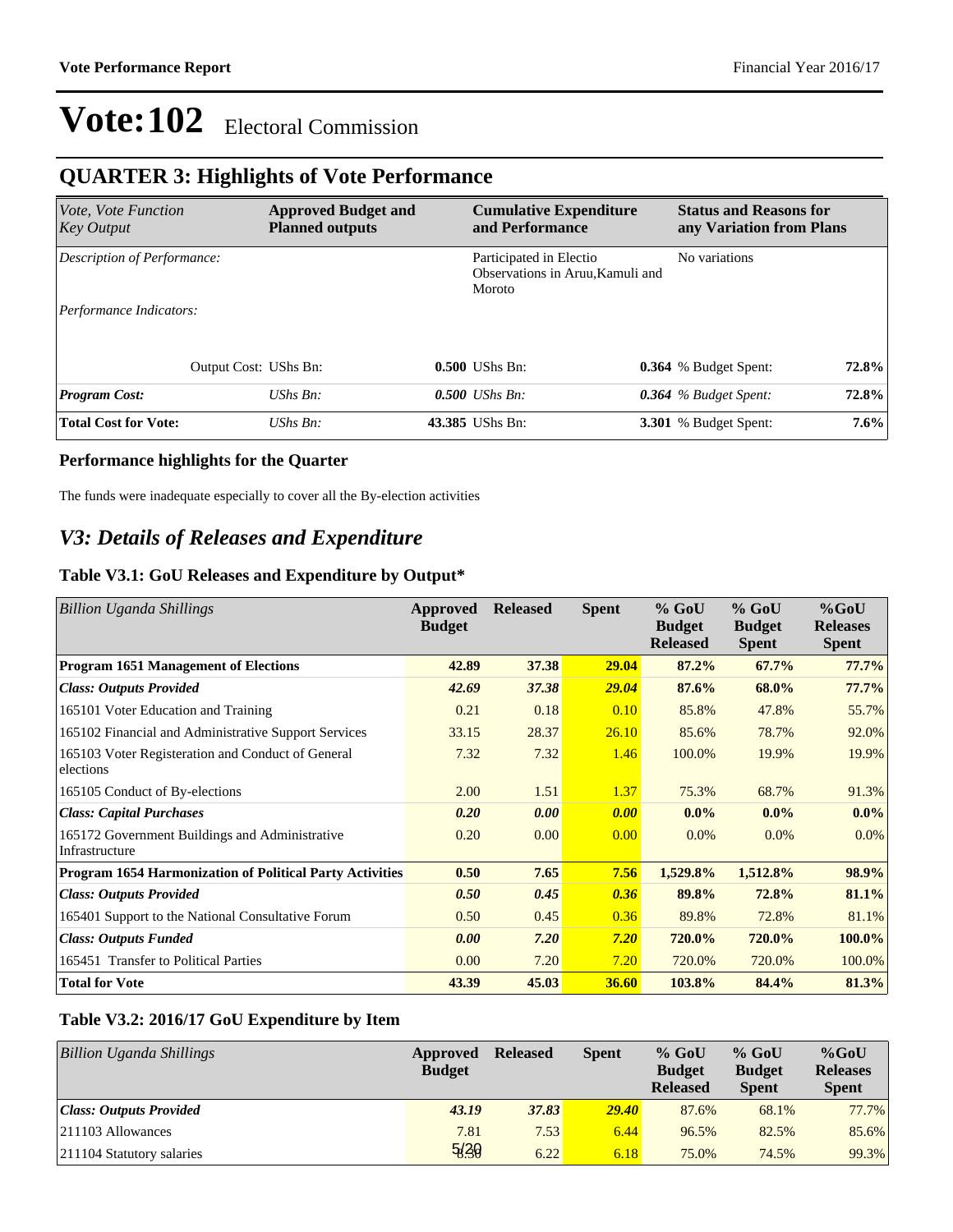### **QUARTER 3: Highlights of Vote Performance**

| 212201 Social Security Contributions                     | 0.75  | 0.58  | 0.57  | 76.9%  | 76.5%  | 99.6%  |
|----------------------------------------------------------|-------|-------|-------|--------|--------|--------|
| 213001 Medical expenses (To employees)                   | 0.25  | 0.19  | 0.19  | 74.0%  | 74.0%  | 100.0% |
| 213003 Retrenchment costs                                | 0.38  | 0.30  | 0.30  | 78.0%  | 78.0%  | 100.0% |
| 213004 Gratuity Expenses                                 | 0.55  | 0.41  | 0.33  | 75.0%  | 61.0%  | 81.4%  |
| 221001 Advertising and Public Relations                  | 2.41  | 2.17  | 0.71  | 90.3%  | 29.6%  | 32.8%  |
| 221002 Workshops and Seminars                            | 1.29  | 1.24  | 0.58  | 95.8%  | 44.5%  | 46.5%  |
| 221003 Staff Training                                    | 0.40  | 0.30  | 0.30  | 74.7%  | 73.3%  | 98.2%  |
| 221005 Hire of Venue (chairs, projector, etc)            | 0.12  | 0.12  | 0.00  | 100.0% | 0.0%   | 0.0%   |
| 221006 Commissions and related charges                   | 0.58  | 0.45  | 0.46  | 79.0%  | 79.7%  | 100.9% |
| 221007 Books, Periodicals & Newspapers                   | 0.10  | 0.08  | 0.05  | 80.0%  | 47.6%  | 59.5%  |
| 221008 Computer supplies and Information Technology (IT) | 0.42  | 0.32  | 0.13  | 76.2%  | 30.1%  | 39.5%  |
| 221009 Welfare and Entertainment                         | 1.92  | 1.42  | 1.30  | 74.0%  | 67.4%  | 91.1%  |
| 221011 Printing, Stationery, Photocopying and Binding    | 2.81  | 2.47  | 0.77  | 88.0%  | 27.5%  | 31.3%  |
| 221012 Small Office Equipment                            | 0.01  | 0.01  | 0.01  | 100.0% | 75.1%  | 75.1%  |
| 221016 IFMS Recurrent costs                              | 0.10  | 0.08  | 0.04  | 75.0%  | 38.2%  | 50.9%  |
| 221017 Subscriptions                                     | 0.11  | 0.09  | 0.07  | 75.0%  | 62.4%  | 83.3%  |
| 222001 Telecommunications                                | 0.39  | 0.30  | 0.28  | 77.2%  | 71.4%  | 92.4%  |
| 222002 Postage and Courier                               | 0.00  | 0.00  | 0.00  | 75.0%  | 45.3%  | 60.4%  |
| 223001 Property Expenses                                 | 0.17  | 0.13  | 0.09  | 75.0%  | 54.0%  | 72.0%  |
| 223003 Rent – (Produced Assets) to private entities      | 1.31  | 2.44  | 2.44  | 186.2% | 186.2% | 100.0% |
| 223004 Guard and Security services                       | 0.86  | 0.70  | 0.69  | 81.5%  | 80.1%  | 98.2%  |
| 223005 Electricity                                       | 0.31  | 0.24  | 0.21  | 75.1%  | 67.8%  | 90.3%  |
| 223006 Water                                             | 0.07  | 0.05  | 0.02  | 75.0%  | 33.8%  | 45.1%  |
| 225001 Consultancy Services- Short term                  | 2.99  | 2.99  | 2.59  | 100.0% | 86.7%  | 86.7%  |
| 226002 Licenses                                          | 0.36  | 0.31  | 0.09  | 87.5%  | 26.0%  | 29.7%  |
| 227001 Travel inland                                     | 1.42  | 1.19  | 0.70  | 83.8%  | 49.4%  | 59.0%  |
| 227002 Travel abroad                                     | 0.76  | 0.61  | 0.51  | 80.2%  | 67.0%  | 83.6%  |
| 227004 Fuel, Lubricants and Oils                         | 4.11  | 3.20  | 2.44  | 77.8%  | 59.5%  | 76.4%  |
| 228001 Maintenance - Civil                               | 0.14  | 0.10  | 0.07  | 72.0%  | 49.9%  | 69.3%  |
| 228002 Maintenance - Vehicles                            | 0.90  | 0.76  | 0.48  | 84.7%  | 53.8%  | 63.5%  |
| 228003 Maintenance – Machinery, Equipment & Furniture    | 0.83  | 0.64  | 0.18  | 77.1%  | 21.8%  | 28.2%  |
| 228004 Maintenance – Other                               | 0.05  | 0.04  | 0.03  | 70.0%  | 60.9%  | 87.0%  |
| 273102 Incapacity, death benefits and funeral expenses   | 0.20  | 0.15  | 0.14  | 75.0%  | 69.9%  | 93.2%  |
| <b>Class: Outputs Funded</b>                             | 0.00  | 7.20  | 7.20  | 720.0% | 720.0% | 100.0% |
| 263104 Transfers to other govt. Units (Current)          | 0.00  | 7.20  | 7.20  | 720.0% | 720.0% | 100.0% |
| <b>Class: Capital Purchases</b>                          | 0.20  | 0.00  | 0.00  | 0.0%   | 0.0%   | 0.0%   |
| 312101 Non-Residential Buildings                         | 0.20  | 0.00  | 0.00  | 0.0%   | 0.0%   | 0.0%   |
| <b>Total for Vote</b>                                    | 43.39 | 45.03 | 36.60 | 103.8% | 84.4%  | 81.3%  |

#### **Table V3.3: GoU Releases and Expenditure by Project and Programme\***

| <b>Billion Uganda Shillings</b>             | Approved<br><b>Budget</b> | <b>Released</b> | <b>Spent</b> | $%$ GoU<br><b>Budget</b> | $%$ GoU<br><b>Budget</b> | $%$ GoU<br><b>Releases</b> |
|---------------------------------------------|---------------------------|-----------------|--------------|--------------------------|--------------------------|----------------------------|
|                                             |                           |                 |              | <b>Released</b>          | <b>Spent</b>             | <b>Spent</b>               |
| <b>Program 1651 Management of Elections</b> | \$289                     | 37.38           | 29.04        | 87.2%                    | $67.7\%$                 | 77.7%                      |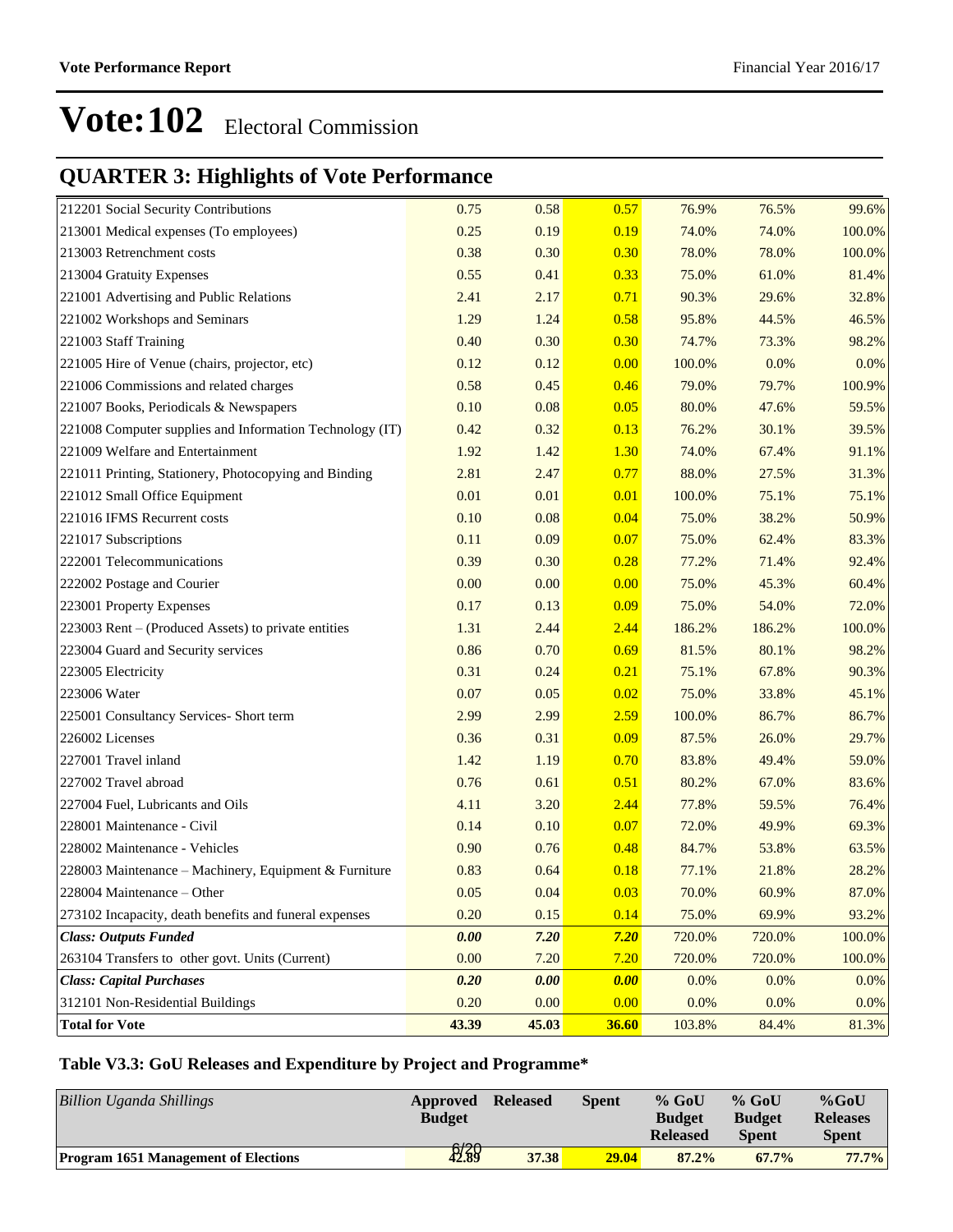### **QUARTER 3: Highlights of Vote Performance**

| <b>Recurrent SubProgrammes</b>                                  |       |       |       |          |          |         |
|-----------------------------------------------------------------|-------|-------|-------|----------|----------|---------|
| 01 Statutory                                                    | 42.69 | 37.38 | 29.04 | 87.6%    | 68.0%    | 77.7%   |
| Development Projects                                            |       |       |       |          |          |         |
| 0353 Support to Electoral Commission                            | 0.20  | 0.00  | 0.00  | $0.0\%$  | $0.0\%$  | $0.0\%$ |
| <b>Program 1654 Harmonization of Political Party Activities</b> | 0.50  | 7.65  | 7.56  | 1.529.8% | 1.512.8% | 98.9%   |
| <b>Recurrent SubProgrammes</b>                                  |       |       |       |          |          |         |
| 03 National Consultative Forum                                  | 0.50  | 7.65  | 7.56  | 1.529.8% | 1,512.8% | 98.9%   |
| <b>Total for Vote</b>                                           | 43.39 | 45.03 | 36.60 | 103.8%   | 84.4%    | 81.3%   |

#### **Table V3.4: External Financing Releases and Expenditure by Sub Programme**

| <b>Billion Uganda Shillings</b> | Approved Released | <b>Spent</b> |                 |              | % Budget % Budget % Releases |
|---------------------------------|-------------------|--------------|-----------------|--------------|------------------------------|
|                                 | <b>Budget</b>     |              | <b>Released</b> | <b>Spent</b> | <b>Spent</b>                 |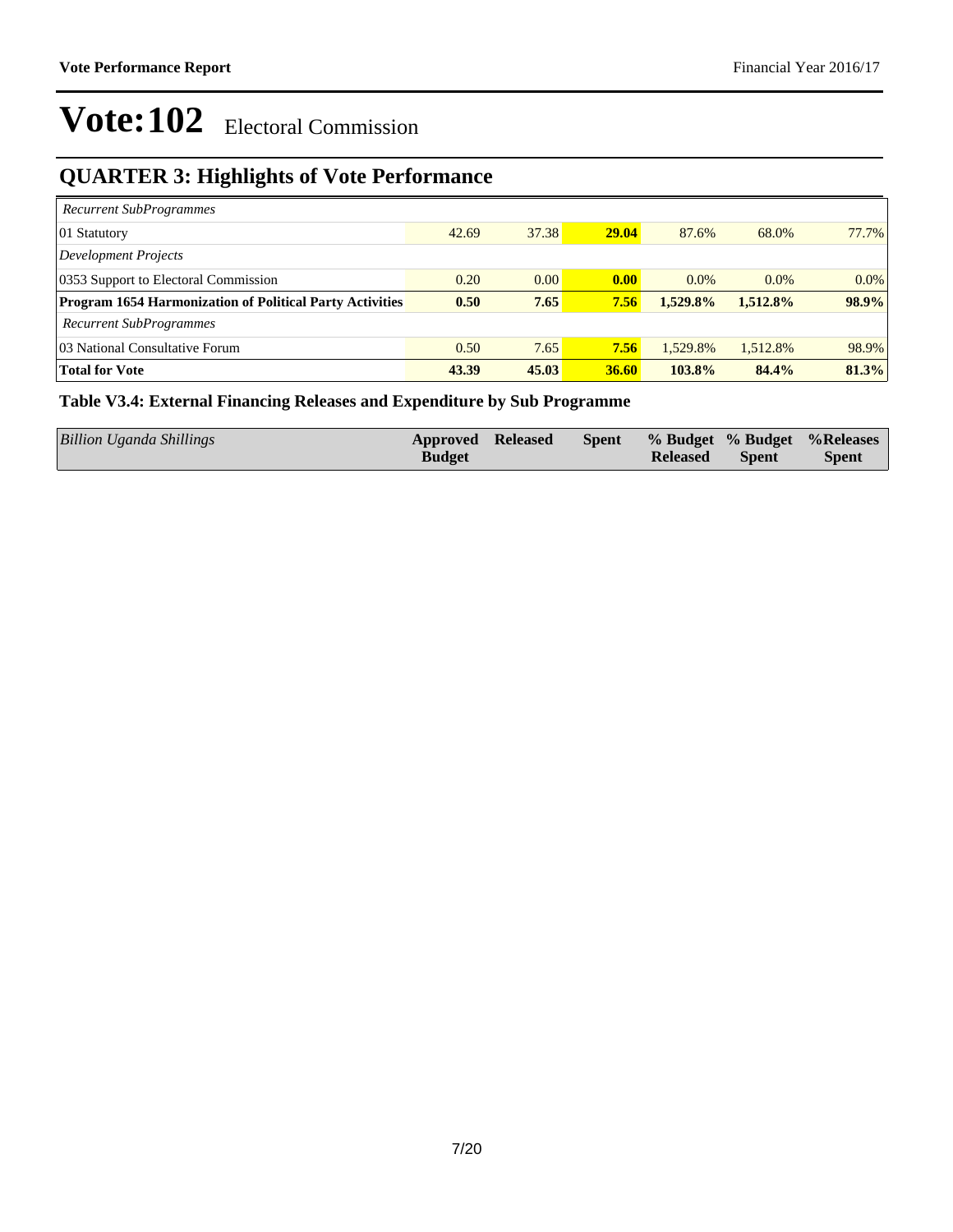### **QUARTER 3: Cumulative Outputs and Expenditure by End of Quarter**

| <b>Annual Planned Outputs</b>                  | <b>Cumulative Outputs Achieved by</b><br><b>End of Quarter</b>                                                                                                                                                                                                                                                                                  | <b>Cumulative Expenditures made by</b><br>the End of the Quarter to<br><b>Deliver Cumulative Outputs</b> | <b>UShs</b><br><b>Thousand</b> |
|------------------------------------------------|-------------------------------------------------------------------------------------------------------------------------------------------------------------------------------------------------------------------------------------------------------------------------------------------------------------------------------------------------|----------------------------------------------------------------------------------------------------------|--------------------------------|
| <b>Program: 51 Management of Elections</b>     |                                                                                                                                                                                                                                                                                                                                                 |                                                                                                          |                                |
| <b>Recurrent Programmes</b>                    |                                                                                                                                                                                                                                                                                                                                                 |                                                                                                          |                                |
| Subprogram: 01 Statutory                       |                                                                                                                                                                                                                                                                                                                                                 |                                                                                                          |                                |
| <b>Outputs Provided</b>                        |                                                                                                                                                                                                                                                                                                                                                 |                                                                                                          |                                |
| <b>Output: 01 Voter Education and Training</b> |                                                                                                                                                                                                                                                                                                                                                 |                                                                                                          |                                |
| Voter Education Handbook produced              | Printed 5714 copies Voter Education                                                                                                                                                                                                                                                                                                             | <b>Item</b>                                                                                              | <b>Spent</b>                   |
| Voter Education Curriculum Developed           | handbook                                                                                                                                                                                                                                                                                                                                        | 211103 Allowances                                                                                        | 12,600                         |
|                                                | Printed 554 copies of the handbook for<br>polling officials for the by-elections of                                                                                                                                                                                                                                                             | 221011 Printing, Stationery, Photocopying and<br><b>Binding</b>                                          | 80,037                         |
|                                                | Kamuli                                                                                                                                                                                                                                                                                                                                          | 227001 Travel inland                                                                                     | 3,300                          |
|                                                | Municipality Member of Parliament and<br>for Moroto district Woman Member of<br>Parliament.                                                                                                                                                                                                                                                     | 227004 Fuel, Lubricants and Oils                                                                         | 5,600                          |
|                                                | Conducted training of trainers Election<br>Officials for the by-elections of Aruu<br>North County Pader district, Kamuli<br>Municipality and Moroto district.                                                                                                                                                                                   |                                                                                                          |                                |
|                                                | Produced and disseminated voter<br>education radio spot messages into 3<br>local languages of Acholi, Lusoga and Ng<br>'karimajong for Update, display and<br>polling activities for the by-elections of<br>Aruu North County, Pader district,<br>Kamuli Municipality and Moroto district.                                                      |                                                                                                          |                                |
|                                                | Produced posters into local languages of<br>Acholi, Lusoga and Ng'karimajong                                                                                                                                                                                                                                                                    |                                                                                                          |                                |
|                                                | Produced and disseminated 4670 posters<br>on display and polling for the by-<br>elections of Aruu North County, Kamuli<br>Municipality and Moroto district.<br>Packed and despatched training<br>materials for election officials for the by-<br>elections of Aruu North County, Pader<br>district, Kamuli Municipality and Moroto<br>district. |                                                                                                          |                                |
| <b>Reasons for Variation in performance</b>    |                                                                                                                                                                                                                                                                                                                                                 |                                                                                                          |                                |

| <b>Total</b>       | 101,537 |
|--------------------|---------|
| Wage Recurrent     |         |
| Non Wage Recurrent | 101,537 |
| AIA                |         |

**Output: 02 Financial and Administrative Support Services**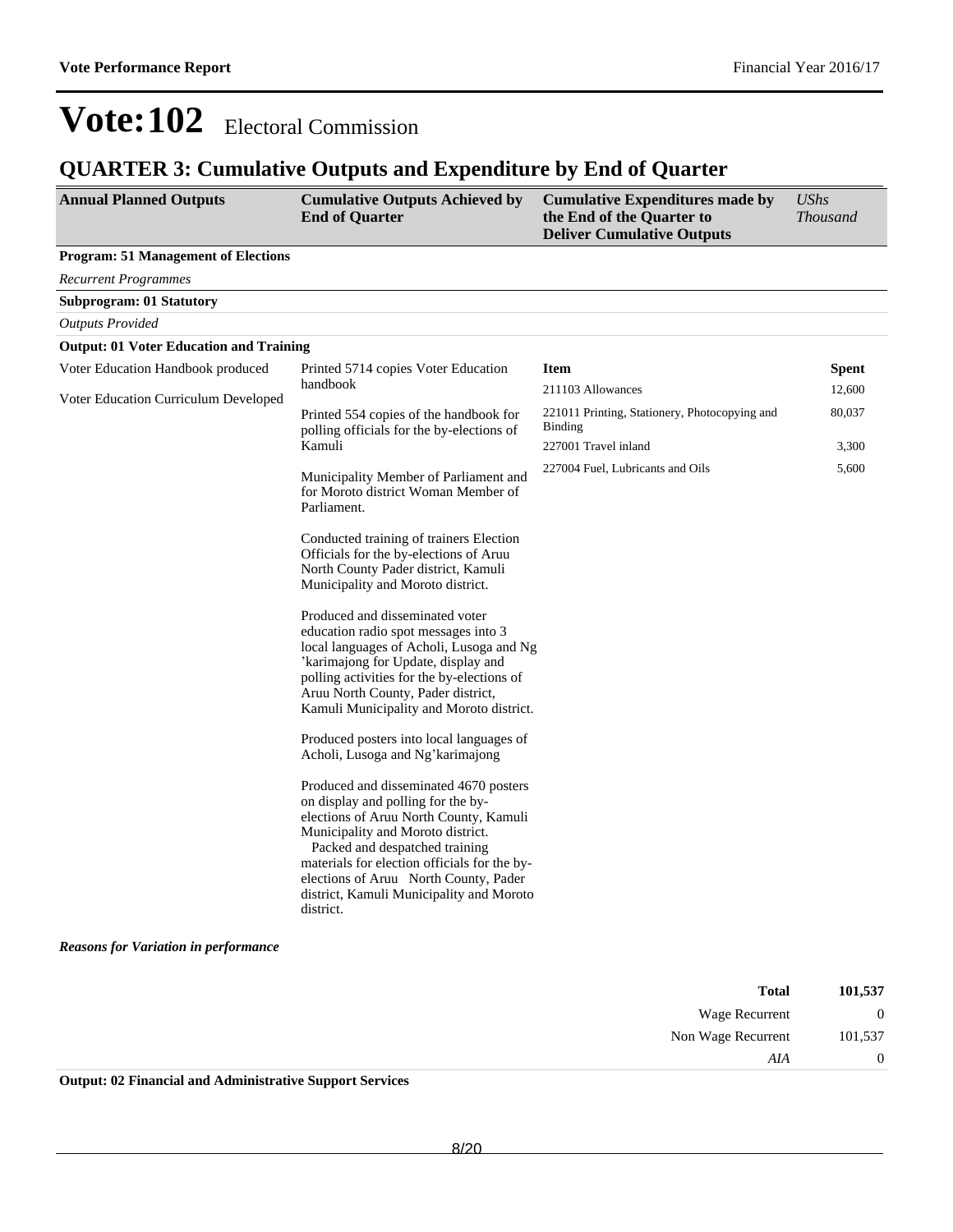### **QUARTER 3: Cumulative Outputs and Expenditure by End of Quarter**

| <b>Annual Planned Outputs</b>               | <b>Cumulative Outputs Achieved by</b><br><b>End of Quarter</b>                     | <b>Cumulative Expenditures made by</b><br>the End of the Quarter to<br><b>Deliver Cumulative Outputs</b> | <i>UShs</i><br><b>Thousand</b> |
|---------------------------------------------|------------------------------------------------------------------------------------|----------------------------------------------------------------------------------------------------------|--------------------------------|
| Payment made for 12 months for Staff        | Staff Salaries & allowances, Consumable Item                                       |                                                                                                          | <b>Spent</b>                   |
| Salaries & allowances                       | welfare items, Utility bills paid for<br>Electricity, water, telecommunication for | 211103 Allowances                                                                                        | 4,854,105                      |
| Consumable welfare items procured           | July, August, september, October                                                   | 211104 Statutory salaries                                                                                | 6,179,791                      |
|                                             | November, December, January, February                                              | 212201 Social Security Contributions                                                                     | 573,947                        |
| Office $&$ storage facilities paid for      | and March Rent paid for district and<br>Region offices and storage facilities for  | 213001 Medical expenses (To employees)                                                                   | 185,000                        |
| Printing and Stationary items procured      | October, November and December                                                     | 213003 Retrenchment costs                                                                                | 298,869                        |
| Postage & Telecommunication facilities      | Stationary procured for day to day<br>running of offices Security provided for     | 213004 Gratuity Expenses                                                                                 | 333,584                        |
| maintained and serviced.                    | headquarters and Field offices Activities                                          | 221001 Advertising and Public Relations                                                                  | 276,490                        |
| Security Provid                             | of Field offices monitored and supervised<br>Trained staff in areas of general     | 221002 Workshops and Seminars                                                                            | 292,433                        |
|                                             | management and Election Management                                                 | 221003 Staff Training                                                                                    | 295,075                        |
|                                             | Motor Vehicles serviced and Repaired                                               | 221006 Commissions and related charges                                                                   | 458,734                        |
|                                             | carried out Implementation of the<br>HIV/AIDS workplace policy                     | 221007 Books, Periodicals & Newspapers                                                                   | 47,575                         |
|                                             | Maintenance works carried out in<br>headquarter offices Machinery,                 | 221008 Computer supplies and Information<br>Technology (IT)                                              | 127,647                        |
|                                             | Equipment and Furniture repaired and<br>maintained Verified, computed &            | 221009 Welfare and Entertainment                                                                         | 1,265,369                      |
|                                             | submitted staff claims, benefits,<br>allowances $\&$ salaries for processing of    | 221011 Printing, Stationery, Photocopying and<br><b>Binding</b>                                          | 384,196                        |
|                                             | paymen                                                                             | 221016 IFMS Recurrent costs                                                                              | 38,202                         |
|                                             |                                                                                    | 221017 Subscriptions                                                                                     | 70,969                         |
|                                             |                                                                                    | 222001 Telecommunications                                                                                | 266,228                        |
|                                             |                                                                                    | 222002 Postage and Courier                                                                               | 544                            |
|                                             |                                                                                    | 223001 Property Expenses                                                                                 | 92,987                         |
|                                             |                                                                                    | $223003$ Rent – (Produced Assets) to private<br>entities                                                 | 2,440,414                      |
|                                             |                                                                                    | 223004 Guard and Security services                                                                       | 674,600                        |
|                                             |                                                                                    | 223005 Electricity                                                                                       | 212,953                        |
|                                             |                                                                                    | 223006 Water                                                                                             | 22,076                         |
|                                             |                                                                                    | 225001 Consultancy Services- Short term                                                                  | 2,593,014                      |
|                                             |                                                                                    | 226002 Licenses                                                                                          | 93,346                         |
|                                             |                                                                                    | 227001 Travel inland                                                                                     | 529,800                        |
|                                             |                                                                                    | 227002 Travel abroad                                                                                     | 468.493                        |
|                                             |                                                                                    | 227004 Fuel, Lubricants and Oils                                                                         | 2,114,683                      |
|                                             |                                                                                    | 228001 Maintenance - Civil                                                                               | 71,337                         |
|                                             |                                                                                    | 228002 Maintenance - Vehicles                                                                            | 483,767                        |
|                                             |                                                                                    | 228003 Maintenance – Machinery, Equipment<br>& Furniture                                                 | 179,576                        |
|                                             |                                                                                    | 228004 Maintenance – Other                                                                               | 32,895                         |
|                                             |                                                                                    | 273102 Incapacity, death benefits and funeral<br>expenses                                                | 139,787                        |
| <b>Reasons for Variation in performance</b> |                                                                                    |                                                                                                          |                                |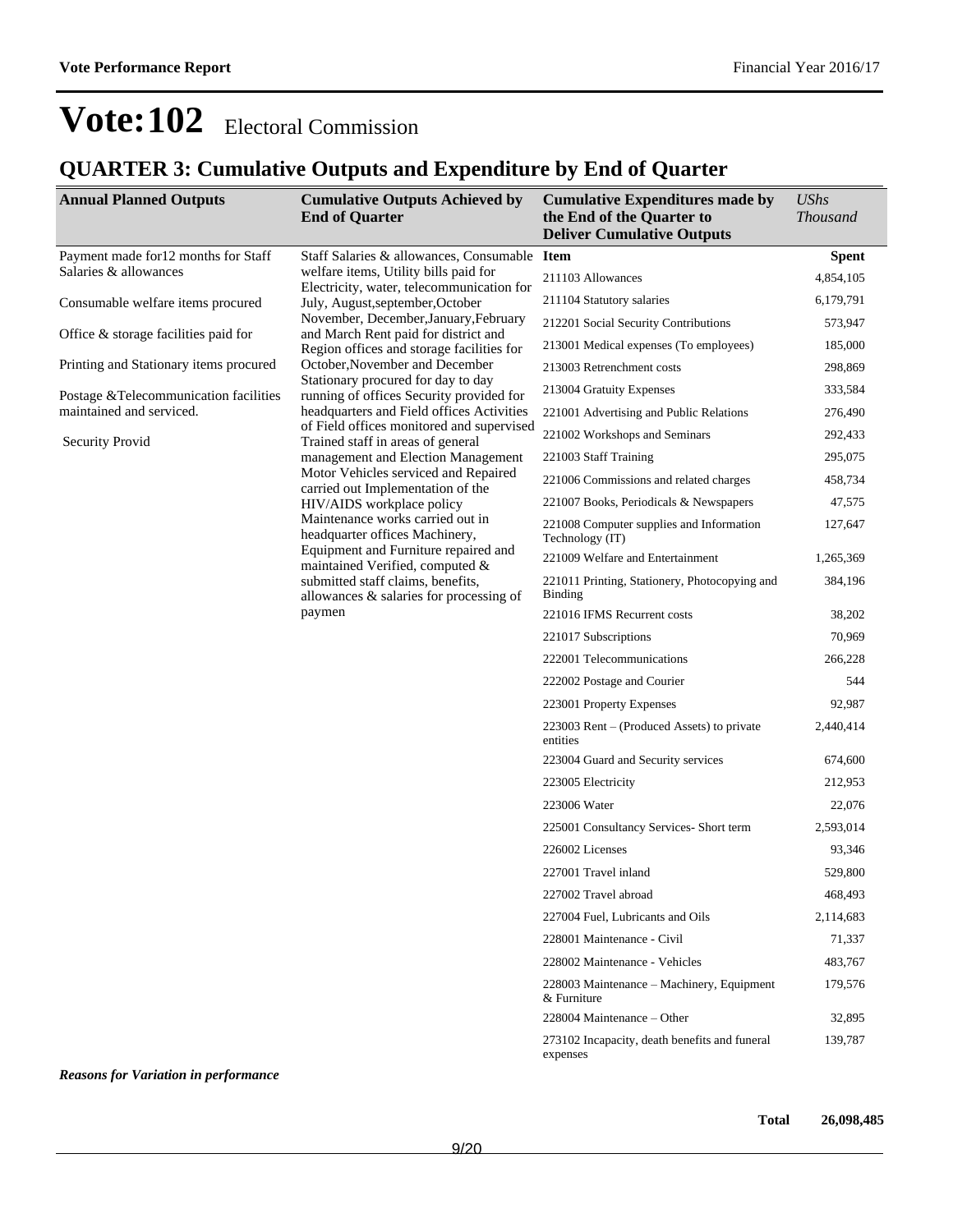### **QUARTER 3: Cumulative Outputs and Expenditure by End of Quarter**

| <b>Annual Planned Outputs</b>                                            | <b>Cumulative Outputs Achieved by</b><br><b>End of Quarter</b> | <b>Cumulative Expenditures made by</b><br>the End of the Quarter to<br><b>Deliver Cumulative Outputs</b> | <b>UShs</b><br><b>Thousand</b> |
|--------------------------------------------------------------------------|----------------------------------------------------------------|----------------------------------------------------------------------------------------------------------|--------------------------------|
|                                                                          |                                                                | <b>Wage Recurrent</b>                                                                                    | 6,179,791                      |
|                                                                          |                                                                | Non Wage Recurrent                                                                                       | 19,918,694                     |
|                                                                          |                                                                | AIA                                                                                                      | $\theta$                       |
| <b>Output: 03 Voter Registeration and Conduct of General elections</b>   |                                                                |                                                                                                          |                                |
| Materials for Registration/Update of the                                 | No activities were conducted in the                            | <b>Item</b>                                                                                              | <b>Spent</b>                   |
| Women Register (from Village to<br>District) procured                    | period under review                                            | 211103 Allowances                                                                                        | 949,760                        |
|                                                                          |                                                                | 221001 Advertising and Public Relations                                                                  | 182,856                        |
| Packing materials for: compilation of<br>Women Registers and training of |                                                                | 221002 Workshops and Seminars                                                                            | 11,903                         |
| Registration officials procured                                          |                                                                | 221009 Welfare and Entertainment                                                                         | 31,130                         |
|                                                                          |                                                                | 221011 Printing, Stationery, Photocopying and<br><b>Binding</b>                                          | 152,536                        |
| Display Returns at 8 Regional Centres<br>captured and proces             |                                                                | 223004 Guard and Security services                                                                       | 11,410                         |
|                                                                          |                                                                | 227001 Travel inland                                                                                     | 16,600                         |
|                                                                          |                                                                | 227004 Fuel, Lubricants and Oils                                                                         | 103,911                        |
| <b>Reasons for Variation in performance</b>                              |                                                                |                                                                                                          |                                |
|                                                                          |                                                                | <b>Total</b>                                                                                             | 1,460,106                      |
|                                                                          |                                                                | Wage Recurrent                                                                                           | $\Omega$                       |
|                                                                          |                                                                | Non Wage Recurrent                                                                                       | 1,460,106                      |
|                                                                          |                                                                | AIA                                                                                                      | $\mathbf{0}$                   |
| <b>Output: 05 Conduct of By-elections</b>                                |                                                                |                                                                                                          |                                |
| By-elections Conducted as and when the                                   | Update of Voters' Register in in Aruu                          | <b>Item</b>                                                                                              | <b>Spent</b>                   |
| occur                                                                    | County, Moroto Distict and Kamuli<br>Municipality              | 211103 Allowances                                                                                        | 450,000                        |
|                                                                          |                                                                |                                                                                                          |                                |

*Reasons for Variation in performance*

| Total                         | 1,374,981  |
|-------------------------------|------------|
| Wage Recurrent                | $\theta$   |
| Non Wage Recurrent            | 1,374,981  |
| AIA                           | $\theta$   |
|                               |            |
| <b>Total For SubProgramme</b> | 29,035,110 |
| Wage Recurrent                | 6,179,791  |
| Non Wage Recurrent            | 22,855,319 |

148,085

221001 Advertising and Public Relations 229,086 221002 Workshops and Seminars 173,930

222001 Telecommunications 13,798 227001 Travel inland 143,693 227004 Fuel, Lubricants and Oils 216,389

221011 Printing, Stationery, Photocopying and

Binding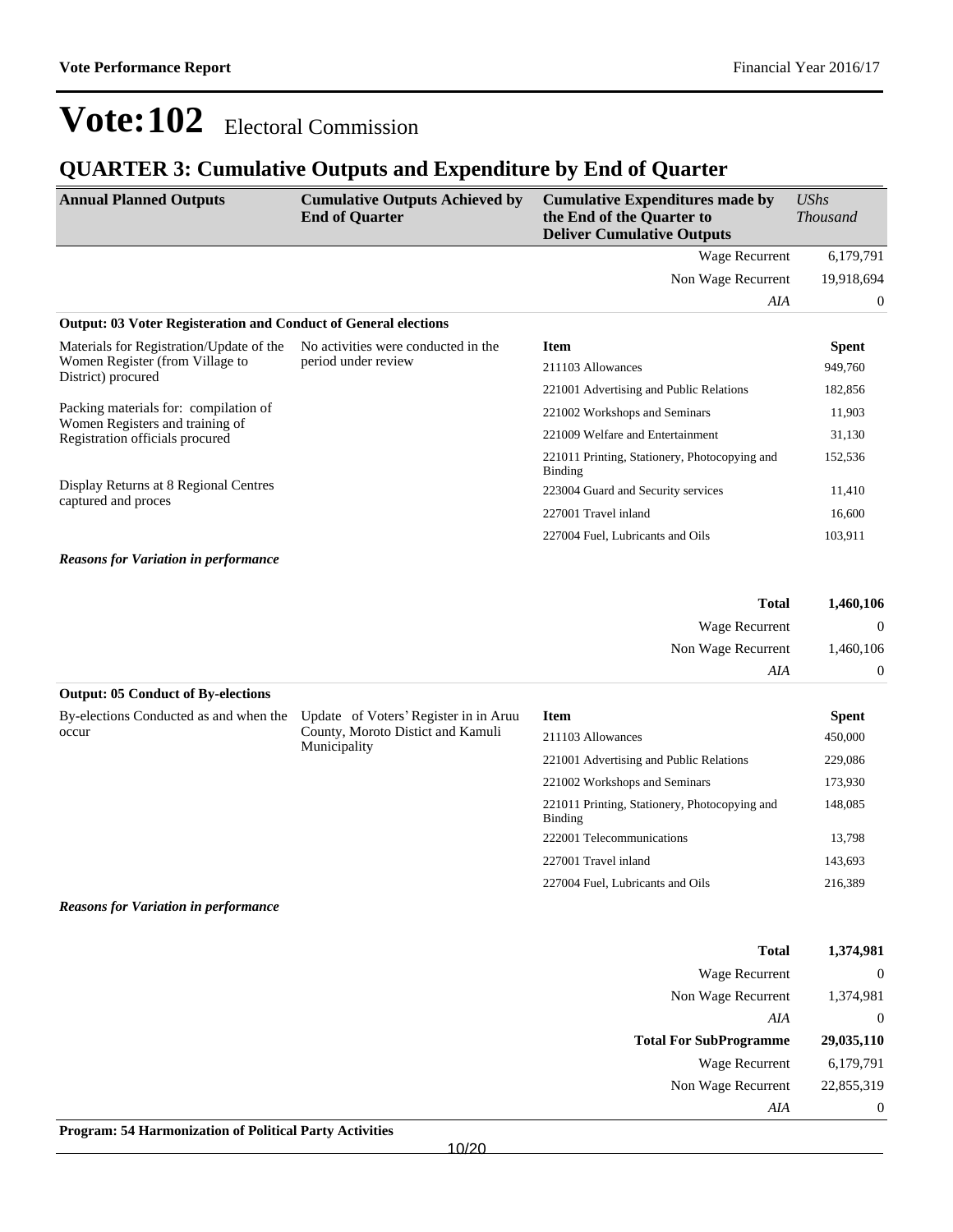### **QUARTER 3: Cumulative Outputs and Expenditure by End of Quarter**

| <b>Annual Planned Outputs</b> | <b>Cumulative Outputs Achieved by</b> | Cumulative Expenditures made by   | <b>UShs</b>     |
|-------------------------------|---------------------------------------|-----------------------------------|-----------------|
|                               | <b>End of Quarter</b>                 | the End of the Quarter to         | <b>Thousand</b> |
|                               |                                       | <b>Deliver Cumulative Outputs</b> |                 |

#### *Recurrent Programmes*

*Outputs Provided*

#### **Subprogram: 03 National Consultative Forum**

| <b>Output: 01 Support to the National Consultative Forum</b>             |                                                                                                             |                                                          |              |
|--------------------------------------------------------------------------|-------------------------------------------------------------------------------------------------------------|----------------------------------------------------------|--------------|
|                                                                          | Stakeholders consultative meetings Held two radio talk shows conducted Exchange Item                        |                                                          | <b>Spent</b> |
|                                                                          | visits under undertaken to Tanzania                                                                         | 211103 Allowances                                        | 177,587      |
| Working Committee Meetings Conducted Conducted a fact finding Mission in | Kasese Plenary Meetings Conducted                                                                           | 221001 Advertising and Public Relations                  | 23,200       |
| <b>Plenary Meetings Conduted</b>                                         | Stakeholders consultative meetings Held                                                                     | 221002 Workshops and Seminars                            | 98,097       |
| NCF activities publicizd                                                 | <b>Working Committee Meetings Conducted</b><br><b>Plenary Meetings Conduted NCF</b><br>activities publicizd | 221011 Printing, Stationery, Photocopying and<br>Binding | 8,504        |
|                                                                          |                                                                                                             | 221012 Small Office Equipment                            | 9,918        |
|                                                                          |                                                                                                             | 227001 Travel inland                                     | 5,945        |
|                                                                          |                                                                                                             | 227002 Travel abroad                                     | 38,099       |
|                                                                          |                                                                                                             | 227004 Fuel, Lubricants and Oils                         | 2,750        |
| <b>Reasons for Variation in performance</b>                              |                                                                                                             |                                                          |              |
| There were no Variations                                                 |                                                                                                             |                                                          |              |

| 364,101        | <b>Total</b>          |       |               |
|----------------|-----------------------|-------|---------------|
| $\overline{0}$ | <b>Wage Recurrent</b> |       |               |
| 364,101        | Non Wage Recurrent    |       |               |
| $\theta$       | AIA                   |       |               |
|                |                       | _ _ _ | $\sim$ $\sim$ |

*Outputs Funded*

**Output: 51 Transfer to Political Parties**

| Item                                               | <b>Spent</b> |
|----------------------------------------------------|--------------|
| 263104 Transfers to other govt. Units<br>(Current) | 7.200,000    |

*Reasons for Variation in performance*

| 7,200,000        | <b>Total</b>                  |  |
|------------------|-------------------------------|--|
| $\boldsymbol{0}$ | Wage Recurrent                |  |
| 7,200,000        | Non Wage Recurrent            |  |
| $\overline{0}$   | AIA                           |  |
| 7,564,101        | <b>Total For SubProgramme</b> |  |
| $\boldsymbol{0}$ | <b>Wage Recurrent</b>         |  |
| 7,564,101        | Non Wage Recurrent            |  |
| $\boldsymbol{0}$ | AIA                           |  |
| 36,599,210       | <b>GRAND TOTAL</b>            |  |
| 6,179,791        | Wage Recurrent                |  |
| 30,419,419       | Non Wage Recurrent            |  |
| $\boldsymbol{0}$ | GoU Development               |  |
| $\boldsymbol{0}$ | <b>External Financing</b>     |  |
| $\boldsymbol{0}$ | AIA                           |  |
|                  | 11/20                         |  |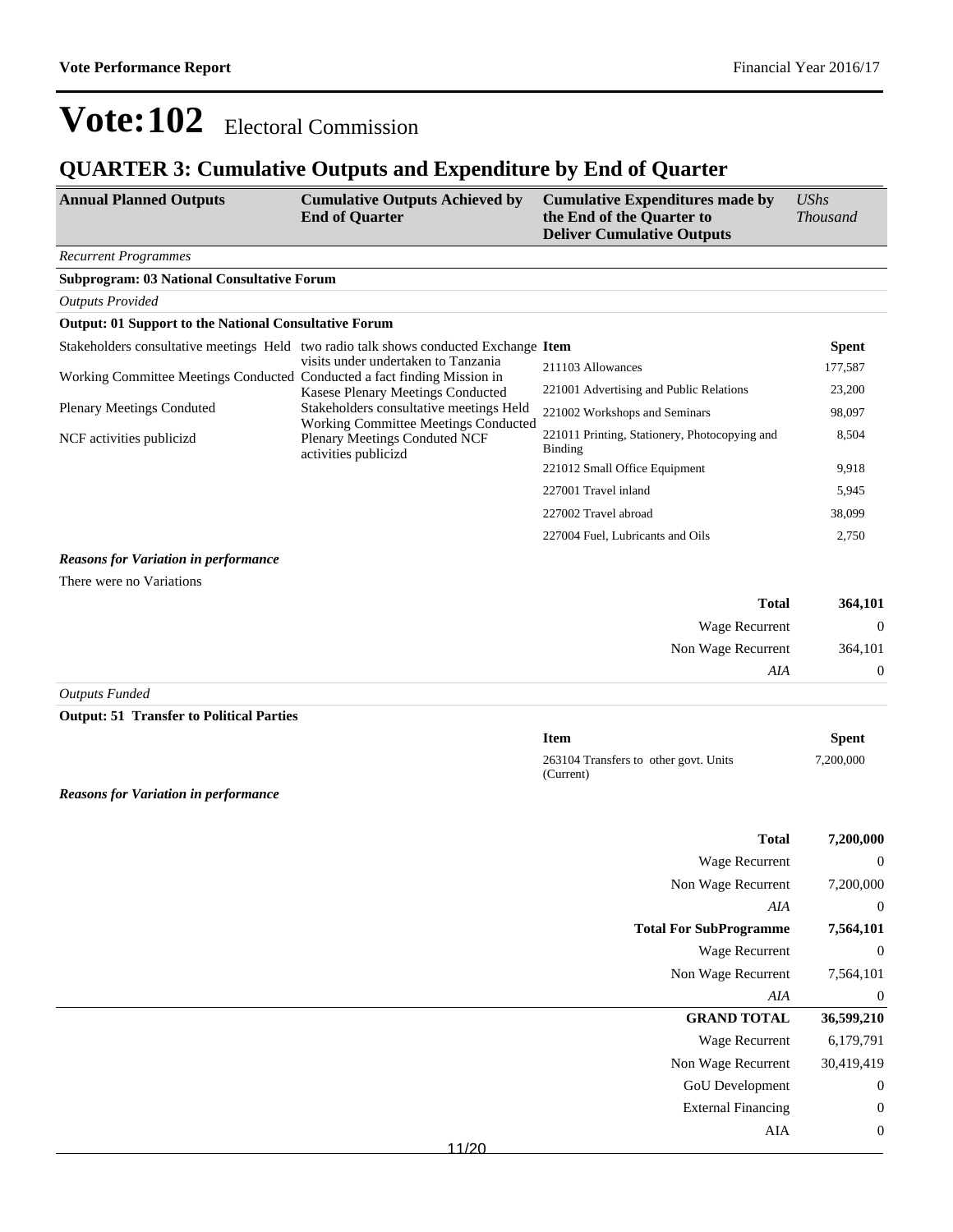### **QUARTER 3: Outputs and Expenditure in Quarter**

| <b>Outputs Planned in Quarter</b>              | <b>Actual Outputs Achieved in</b><br><b>Ouarter</b>                                                                                                                                                                                                                                                                                            | <b>Expenditures incurred in the</b><br><b>Quarter to deliver outputs</b> | <b>UShs</b><br>Thousand |
|------------------------------------------------|------------------------------------------------------------------------------------------------------------------------------------------------------------------------------------------------------------------------------------------------------------------------------------------------------------------------------------------------|--------------------------------------------------------------------------|-------------------------|
| <b>Program: 51 Management of Elections</b>     |                                                                                                                                                                                                                                                                                                                                                |                                                                          |                         |
| <b>Recurrent Programmes</b>                    |                                                                                                                                                                                                                                                                                                                                                |                                                                          |                         |
| <b>Subprogram: 01 Statutory</b>                |                                                                                                                                                                                                                                                                                                                                                |                                                                          |                         |
| <b>Outputs Provided</b>                        |                                                                                                                                                                                                                                                                                                                                                |                                                                          |                         |
| <b>Output: 01 Voter Education and Training</b> |                                                                                                                                                                                                                                                                                                                                                |                                                                          |                         |
| <b>Spot Voter Education Messages conducted</b> |                                                                                                                                                                                                                                                                                                                                                | <b>Item</b>                                                              | <b>Spent</b>            |
| in the 1 regions                               | Printed 5714 copies Voter Education<br>handbook                                                                                                                                                                                                                                                                                                | 211103 Allowances                                                        | 12,600                  |
|                                                |                                                                                                                                                                                                                                                                                                                                                | 221011 Printing, Stationery, Photocopying and                            | 80,037                  |
|                                                | Printed 554 copies of the handbook for                                                                                                                                                                                                                                                                                                         | Binding                                                                  |                         |
|                                                | polling officials for the by-elections of<br>Kamuli                                                                                                                                                                                                                                                                                            | 227001 Travel inland                                                     | 3,300                   |
|                                                |                                                                                                                                                                                                                                                                                                                                                | 227004 Fuel, Lubricants and Oils                                         | 5,600                   |
|                                                | Municipality Member of Parliament and<br>for Moroto district Woman Member of<br>Parliament.                                                                                                                                                                                                                                                    |                                                                          |                         |
|                                                | Conducted training of trainers Election<br>Officials for the by-elections of Aruu<br>North County Pader district, Kamuli<br>Municipality and Moroto district.                                                                                                                                                                                  |                                                                          |                         |
|                                                | Produced and disseminated voter<br>education radio spot messages into 3 local<br>languages of Acholi, Lusoga and<br>Ng' karimajong for Update, display and<br>polling activities for the by-elections of<br>Aruu North County, Pader district, Kamuli<br>Municipality and Moroto district.                                                     |                                                                          |                         |
|                                                | Produced posters into local languages of<br>Acholi, Lusoga and Ng'karimajong                                                                                                                                                                                                                                                                   |                                                                          |                         |
|                                                | Produced and disseminated 4670 posters<br>on display and polling for the by-elections<br>of Aruu North County, Kamuli<br>Municipality and Moroto district.<br>Packed and despatched training<br>materials for election officials for the by-<br>elections of Aruu North County, Pader<br>district, Kamuli Municipality and Moroto<br>district. |                                                                          |                         |
| <b>Reasons for Variation in performance</b>    |                                                                                                                                                                                                                                                                                                                                                |                                                                          |                         |

| 101,537      | <b>Total</b>       |
|--------------|--------------------|
| $\mathbf{0}$ | Wage Recurrent     |
| 101.537      | Non Wage Recurrent |
|              | AIA                |

**Output: 02 Financial and Administrative Support Services**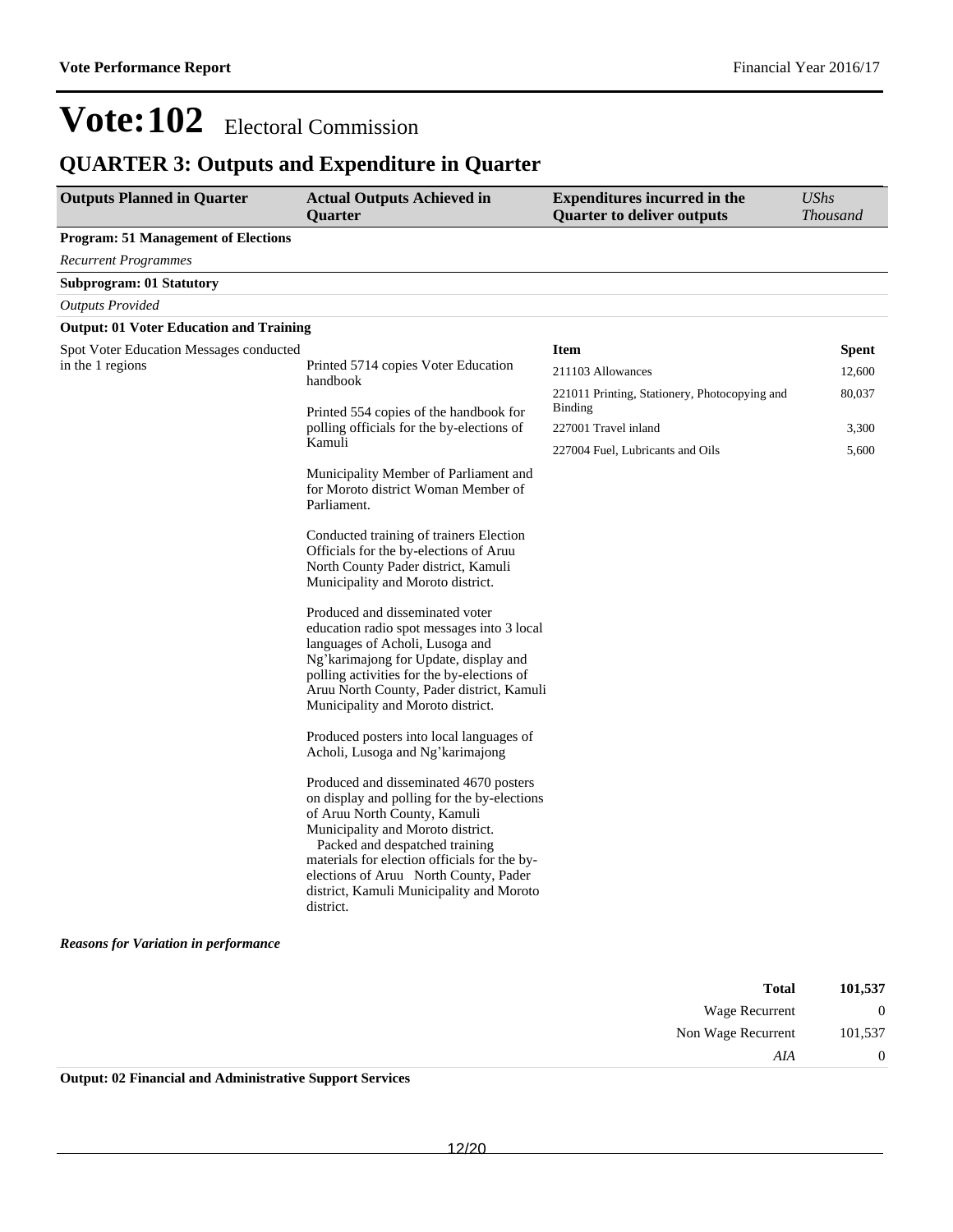### **QUARTER 3: Outputs and Expenditure in Quarter**

| <b>Outputs Planned in Quarter</b>                                                   | <b>Actual Outputs Achieved in</b>                                                                                                                                    | <b>Expenditures incurred in the</b>                         | <b>UShs</b>     |
|-------------------------------------------------------------------------------------|----------------------------------------------------------------------------------------------------------------------------------------------------------------------|-------------------------------------------------------------|-----------------|
|                                                                                     | Quarter                                                                                                                                                              | <b>Quarter to deliver outputs</b>                           | <b>Thousand</b> |
| Staff Salaries & allowances, Consumable<br>welfare items.                           | Staff Salaries & allowances, Consumable<br>welfare items, Utility bills paid for<br>Electricity, water, telecommunication for<br>October, November and December Rent | <b>Item</b>                                                 | <b>Spent</b>    |
| Utility bills paid for Electricity, water,                                          |                                                                                                                                                                      | 211103 Allowances                                           | 4,854,105       |
| telecommunication for July, August and                                              |                                                                                                                                                                      | 211104 Statutory salaries                                   | 6,179,791       |
| September<br>Rent paid for district and Region offices                              | paid for district and Region offices and<br>storage facilities for October, November                                                                                 | 212201 Social Security Contributions                        | 573,947         |
| and storage facilities for July August and<br>September                             | and December Stationary procured for day<br>to day running of offices Security<br>provided for headquarters and Field<br>offices Activities of Field offices         | 213001 Medical expenses (To employees)                      | 185,000         |
|                                                                                     |                                                                                                                                                                      | 213003 Retrenchment costs                                   | 298,869         |
| Stationary procured for day to day running<br>of offices                            |                                                                                                                                                                      | 213004 Gratuity Expenses                                    | 333,584         |
| Security provided for headquarters and                                              | monitored and supervised Trained staff in                                                                                                                            | 221001 Advertising and Public Relations                     | 276,490         |
| Field offices<br>Activities of Field offices monitored and                          | areas of general management and Election<br>Management Motor Vehicles serviced and                                                                                   | 221002 Workshops and Seminars                               | 292,433         |
| supervised                                                                          | Repaired carried out Implementation of                                                                                                                               | 221003 Staff Training                                       | 295,075         |
| Trained staff in areas of general<br>management and Election Management             | the HIV/AIDS workplace policy<br>Maintenance works carried out in                                                                                                    | 221006 Commissions and related charges                      | 458,734         |
| Motor Vehicles serviced and Repaired                                                | headquarter offices Machinery, Equipment                                                                                                                             | 221007 Books, Periodicals & Newspapers                      | 47,575          |
| carried out<br>Implementation of the HIV/AIDS                                       | and Furniture repaired and maintained<br>Verified, computed & submitted staff                                                                                        | 221008 Computer supplies and Information<br>Technology (IT) | 127,647         |
| workplace policy<br>Maintenance works carried out in                                | claims, benefits, allowances & salaries for<br>processing of payment                                                                                                 | 221009 Welfare and Entertainment                            | 1,265,369       |
| headquarter offices<br>Machinery, Equipment and Furniture                           |                                                                                                                                                                      | 221011 Printing, Stationery, Photocopying and<br>Binding    | 384,196         |
| repaired and maintained                                                             |                                                                                                                                                                      | 221016 IFMS Recurrent costs                                 | 38,202          |
| Verified, computed & submitted staff<br>claims, benefits, allowances & salaries for |                                                                                                                                                                      | 221017 Subscriptions                                        | 70,969          |
| processing of payment                                                               |                                                                                                                                                                      | 222001 Telecommunications                                   | 266,228         |
|                                                                                     |                                                                                                                                                                      | 222002 Postage and Courier                                  | 544             |
|                                                                                     |                                                                                                                                                                      | 223001 Property Expenses                                    | 92,987          |
|                                                                                     |                                                                                                                                                                      | 223003 Rent – (Produced Assets) to private<br>entities      | 2,440,414       |
|                                                                                     |                                                                                                                                                                      | 223004 Guard and Security services                          | 674,600         |
|                                                                                     |                                                                                                                                                                      | 223005 Electricity                                          | 212,953         |
|                                                                                     |                                                                                                                                                                      | 223006 Water                                                | 22,076          |
|                                                                                     |                                                                                                                                                                      | 225001 Consultancy Services- Short term                     | 2,593,014       |
|                                                                                     |                                                                                                                                                                      | 226002 Licenses                                             | 93,346          |
|                                                                                     |                                                                                                                                                                      | 227001 Travel inland                                        | 529,800         |
|                                                                                     |                                                                                                                                                                      | 227002 Travel abroad                                        | 468,493         |
|                                                                                     |                                                                                                                                                                      | 227004 Fuel, Lubricants and Oils                            | 2,114,683       |
|                                                                                     |                                                                                                                                                                      | 228001 Maintenance - Civil                                  | 71,337          |
|                                                                                     |                                                                                                                                                                      | 228002 Maintenance - Vehicles                               | 483,767         |
|                                                                                     |                                                                                                                                                                      | 228003 Maintenance - Machinery, Equipment<br>& Furniture    | 179,576         |
|                                                                                     |                                                                                                                                                                      | 228004 Maintenance - Other                                  | 32,895          |
|                                                                                     |                                                                                                                                                                      | 273102 Incapacity, death benefits and funeral<br>expenses   | 139,787         |

*Reasons for Variation in performance*

**Total 26,098,485** Wage Recurrent 6,179,791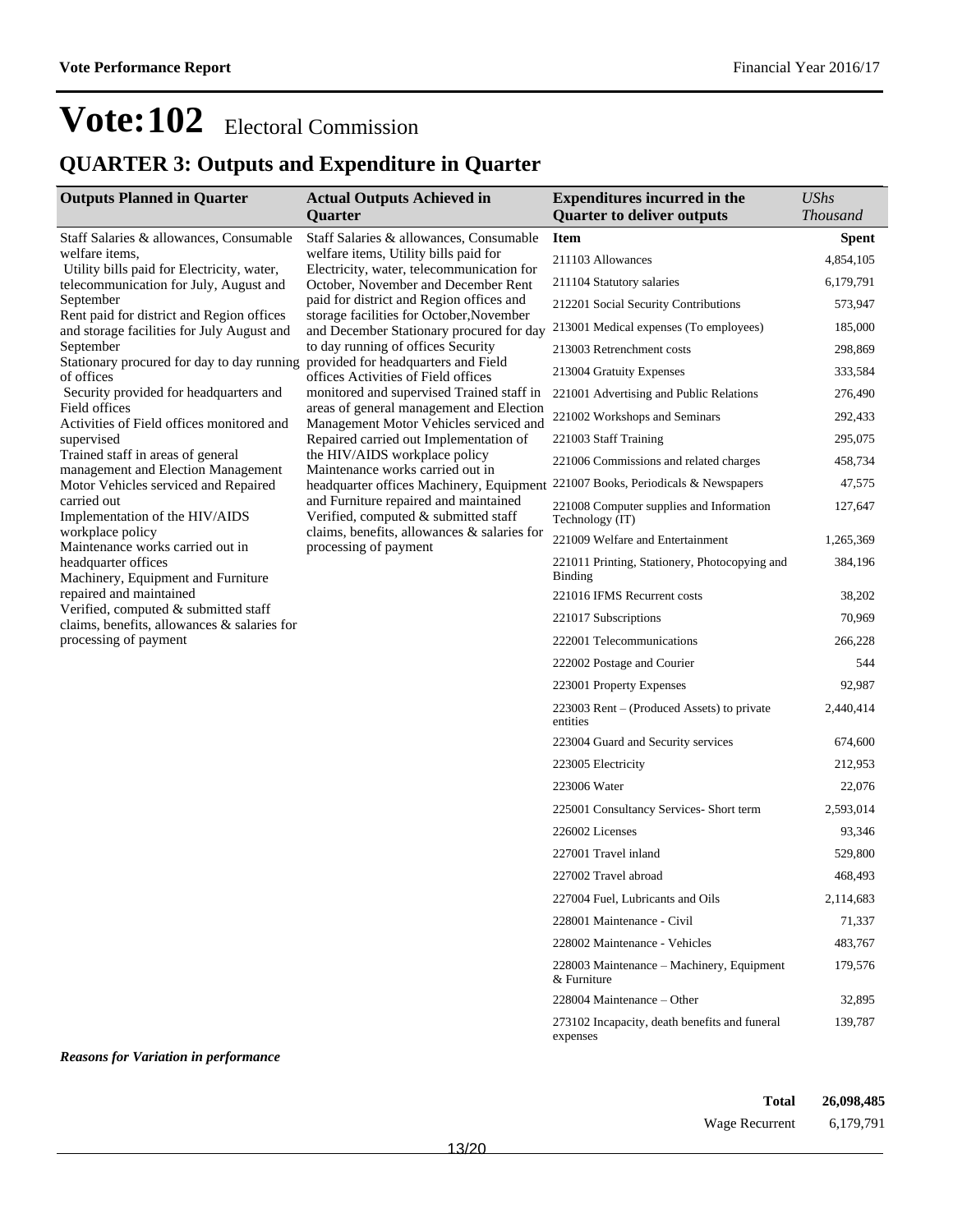### **QUARTER 3: Outputs and Expenditure in Quarter**

| <b>Outputs Planned in Quarter</b>                                        | <b>Actual Outputs Achieved in</b><br><b>Ouarter</b> | <b>Expenditures incurred in the</b><br><b>Quarter to deliver outputs</b> | UShs<br><b>Thousand</b> |
|--------------------------------------------------------------------------|-----------------------------------------------------|--------------------------------------------------------------------------|-------------------------|
|                                                                          |                                                     | Non Wage Recurrent                                                       | 19,918,694              |
|                                                                          |                                                     | AIA                                                                      | $\theta$                |
| <b>Output: 03 Voter Registeration and Conduct of General elections</b>   |                                                     |                                                                          |                         |
| Conduct Elections for LC I & LCII                                        | No activities were conducted in the period Item     |                                                                          | <b>Spent</b>            |
| Conduct Elections for Women councils<br>and Committees                   | under review                                        | 211103 Allowances                                                        | 949,760                 |
| <b>Procure Election Materials</b>                                        |                                                     | 221001 Advertising and Public Relations                                  | 182,856                 |
| Conduct Publicity Support for Elections at<br>Lower administrative Units |                                                     | 221002 Workshops and Seminars                                            | 11,903                  |
|                                                                          |                                                     | 221009 Welfare and Entertainment                                         | 31,130                  |
|                                                                          |                                                     | 221011 Printing, Stationery, Photocopying and<br>Binding                 | 152,536                 |
|                                                                          |                                                     | 223004 Guard and Security services                                       | 11,410                  |
|                                                                          |                                                     | 227001 Travel inland                                                     | 16,600                  |
|                                                                          |                                                     | 227004 Fuel, Lubricants and Oils                                         | 103,911                 |
| <b>Reasons for Variation in performance</b>                              |                                                     |                                                                          |                         |
|                                                                          |                                                     | <b>Total</b>                                                             | 1,460,106               |
|                                                                          |                                                     | Wage Recurrent                                                           | 0                       |
|                                                                          |                                                     | Non Wage Recurrent                                                       | 1,460,106               |

#### **Output: 05 Conduct of By-elections**

| B-Elections Conducted as and when they | Update of Voters' Register in in Aruu                                                                                                                                                                                                                                                                                                                                                                                                                                                                 | <b>Item</b>                                              | Spent   |
|----------------------------------------|-------------------------------------------------------------------------------------------------------------------------------------------------------------------------------------------------------------------------------------------------------------------------------------------------------------------------------------------------------------------------------------------------------------------------------------------------------------------------------------------------------|----------------------------------------------------------|---------|
| occur                                  | County, Moroto Distict and Kamuli<br>Municipality<br>Displayed Voters Register in Aruu<br>County, Moroto Distict and Kamuli<br>Municipality<br>Trained Display officials for the by-<br>elections in Aruu County, Moroto Distict                                                                                                                                                                                                                                                                      | 211103 Allowances                                        | 450,000 |
|                                        |                                                                                                                                                                                                                                                                                                                                                                                                                                                                                                       | 221001 Advertising and Public Relations                  | 229,086 |
|                                        |                                                                                                                                                                                                                                                                                                                                                                                                                                                                                                       | 221002 Workshops and Seminars                            | 173,930 |
|                                        |                                                                                                                                                                                                                                                                                                                                                                                                                                                                                                       | 221011 Printing, Stationery, Photocopying and<br>Binding | 148,085 |
|                                        | and Kamuli Municipality                                                                                                                                                                                                                                                                                                                                                                                                                                                                               | 222001 Telecommunications                                | 13,798  |
|                                        | Procured Election materials for update,<br>display, nomination and polling                                                                                                                                                                                                                                                                                                                                                                                                                            | 227001 Travel inland                                     | 143,693 |
|                                        | Publicity support to By-election Activities<br>in in Aruu County, Moroto Distict and<br>Kamuli Municipality<br>Ad hoc Election officials recruited, trained<br>and remunerated<br>Conducted Voter education for Update,<br>Display and polling<br>Conducted 3 stakeholders Consultative<br>meeting in Aruu, Kamuli and Moroto<br>Candidates Nominated in Aruu, Moroto<br>and Kamuli<br>By-elections activities monitored and<br>supervised in aruu county, Moroto district<br>and Kamuli Municipality | 227004 Fuel, Lubricants and Oils                         | 216,389 |

*Reasons for Variation in performance*

*AIA* 0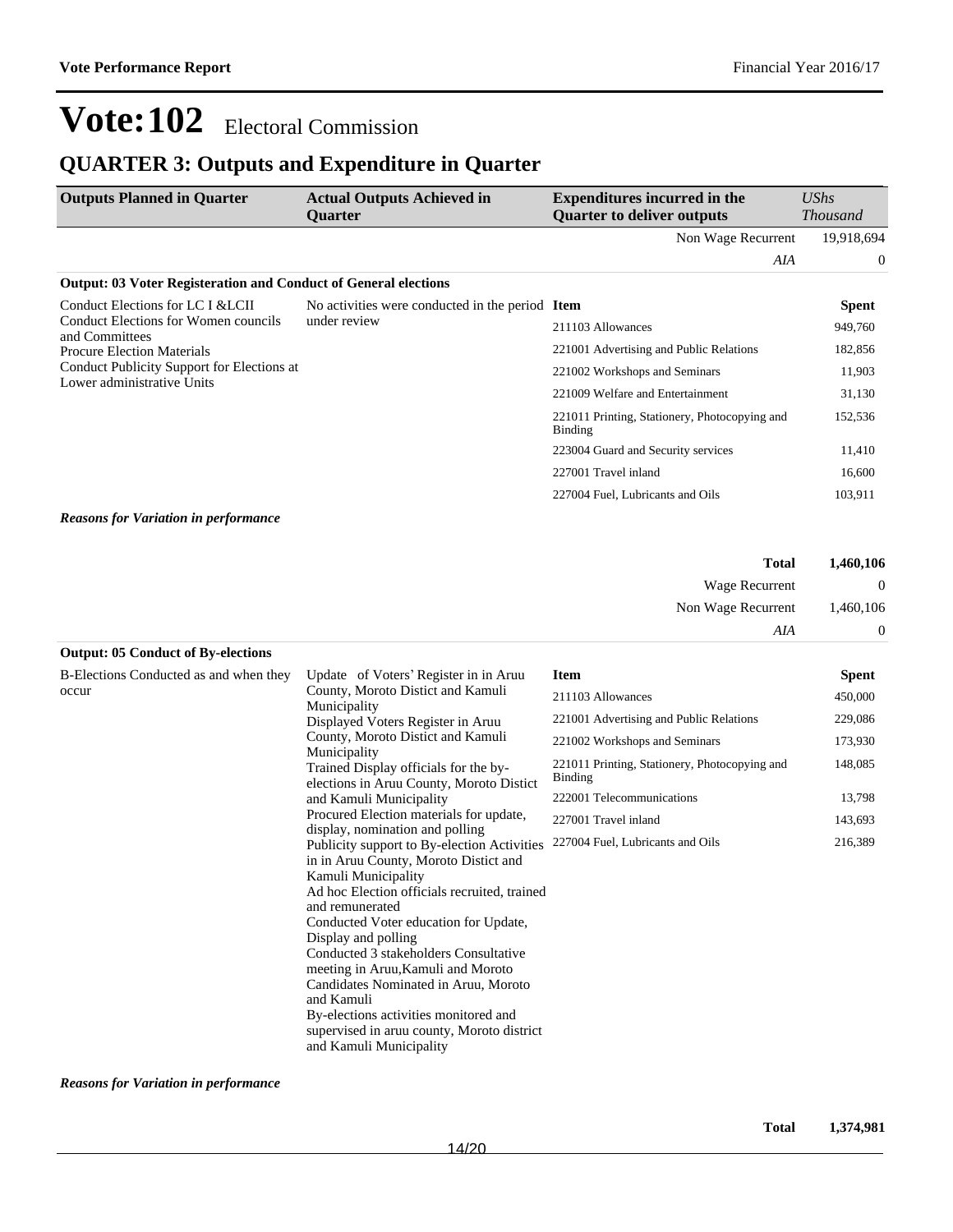### **QUARTER 3: Outputs and Expenditure in Quarter**

| <b>Outputs Planned in Quarter</b>                                | <b>Actual Outputs Achieved in</b><br>Quarter                                  | <b>Expenditures incurred in the</b><br><b>Quarter to deliver outputs</b> | <b>UShs</b><br><b>Thousand</b> |
|------------------------------------------------------------------|-------------------------------------------------------------------------------|--------------------------------------------------------------------------|--------------------------------|
|                                                                  |                                                                               | <b>Wage Recurrent</b>                                                    | $\mathbf{0}$                   |
|                                                                  |                                                                               | Non Wage Recurrent                                                       | 1,374,981                      |
|                                                                  |                                                                               | AIA                                                                      | $\Omega$                       |
|                                                                  |                                                                               | <b>Total For SubProgramme</b>                                            | 29,035,109                     |
|                                                                  |                                                                               | <b>Wage Recurrent</b>                                                    | 6,179,791                      |
|                                                                  |                                                                               | Non Wage Recurrent                                                       | 22,855,319                     |
|                                                                  |                                                                               | AIA                                                                      | $\boldsymbol{0}$               |
| Program: 54 Harmonization of Political Party Activities          |                                                                               |                                                                          |                                |
| <b>Recurrent Programmes</b>                                      |                                                                               |                                                                          |                                |
| <b>Subprogram: 03 National Consultative Forum</b>                |                                                                               |                                                                          |                                |
| <b>Outputs Provided</b>                                          |                                                                               |                                                                          |                                |
| <b>Output: 01 Support to the National Consultative Forum</b>     |                                                                               |                                                                          |                                |
| <b>Conduct Plenary Meetings</b><br><b>Study Tour Under Taken</b> | NCF Multi-Stakeholders workshop at<br>Imperial Botanical Beach Hotel, Entebbe | <b>Item</b>                                                              | <b>Spent</b>                   |
|                                                                  | NCF members Facilitated to observe                                            | 211103 Allowances                                                        | 177,587                        |
|                                                                  | Eleccctions in Pader, Kamuli                                                  | 221001 Advertising and Public Relations                                  | 23,200                         |
|                                                                  | Publicity support to all NCF activities                                       | 221002 Workshops and Seminars                                            | 98,097                         |
|                                                                  |                                                                               | 221011 Printing, Stationery, Photocopying and<br>Binding                 | 8,504                          |
|                                                                  |                                                                               | 221012 Small Office Equipment                                            | 9,918                          |
|                                                                  |                                                                               | 227001 Travel inland                                                     | 5,945                          |
|                                                                  |                                                                               | 227002 Travel abroad                                                     | 38.099                         |
|                                                                  |                                                                               | 227004 Fuel, Lubricants and Oils                                         | 2,750                          |
| <b>Reasons for Variation in performance</b>                      |                                                                               |                                                                          |                                |
| There were no Variations                                         |                                                                               |                                                                          |                                |
|                                                                  |                                                                               | <b>Total</b>                                                             | 364,101                        |
|                                                                  |                                                                               | Wage Recurrent                                                           | $\boldsymbol{0}$               |
|                                                                  |                                                                               | Non Wage Recurrent                                                       | 364,101                        |
|                                                                  |                                                                               | AIA                                                                      | $\boldsymbol{0}$               |
| <b>Outputs Funded</b>                                            |                                                                               |                                                                          |                                |
| <b>Output: 51 Transfer to Political Parties</b>                  |                                                                               |                                                                          |                                |
|                                                                  |                                                                               | <b>Item</b>                                                              | Spent                          |
|                                                                  |                                                                               | 263104 Transfers to other govt. Units<br>(Current)                       | 7,200,000                      |
| <b>Reasons for Variation in performance</b>                      |                                                                               |                                                                          |                                |
|                                                                  |                                                                               |                                                                          |                                |

| <b>Total</b>                  |        |
|-------------------------------|--------|
| Wage Recurrent                |        |
| Non Wage Recurrent            |        |
| AIA                           |        |
| <b>Total For SubProgramme</b> |        |
| Wage Recurrent                |        |
| Non Wage Recurrent            | 4.5100 |
|                               |        |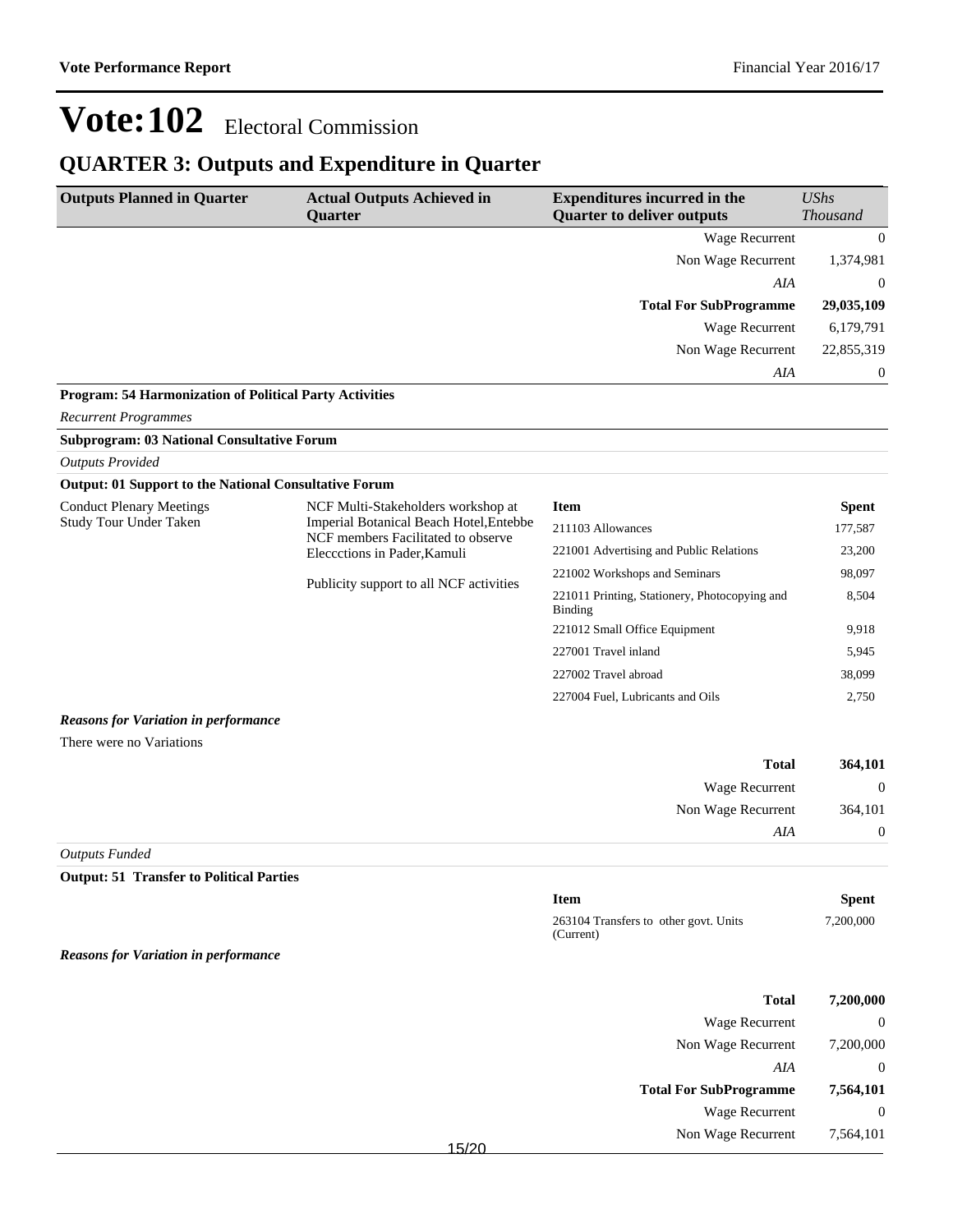### **QUARTER 3: Outputs and Expenditure in Quarter**

| <b>Outputs Planned in Quarter</b> | <b>Actual Outputs Achieved in</b><br><b>Ouarter</b> | <b>Expenditures incurred in the</b><br><b>Quarter to deliver outputs</b> | UShs<br><i>Thousand</i> |
|-----------------------------------|-----------------------------------------------------|--------------------------------------------------------------------------|-------------------------|
|                                   |                                                     | AIA                                                                      | $\Omega$                |
|                                   |                                                     | <b>GRAND TOTAL</b>                                                       | 36,599,210              |
|                                   |                                                     | Wage Recurrent                                                           | 6,179,791               |
|                                   |                                                     | Non Wage Recurrent                                                       | 30,419,419              |
|                                   |                                                     | <b>GoU</b> Development                                                   | $\overline{0}$          |
|                                   |                                                     | <b>External Financing</b>                                                | $\Omega$                |
|                                   |                                                     | AIA                                                                      | $\Omega$                |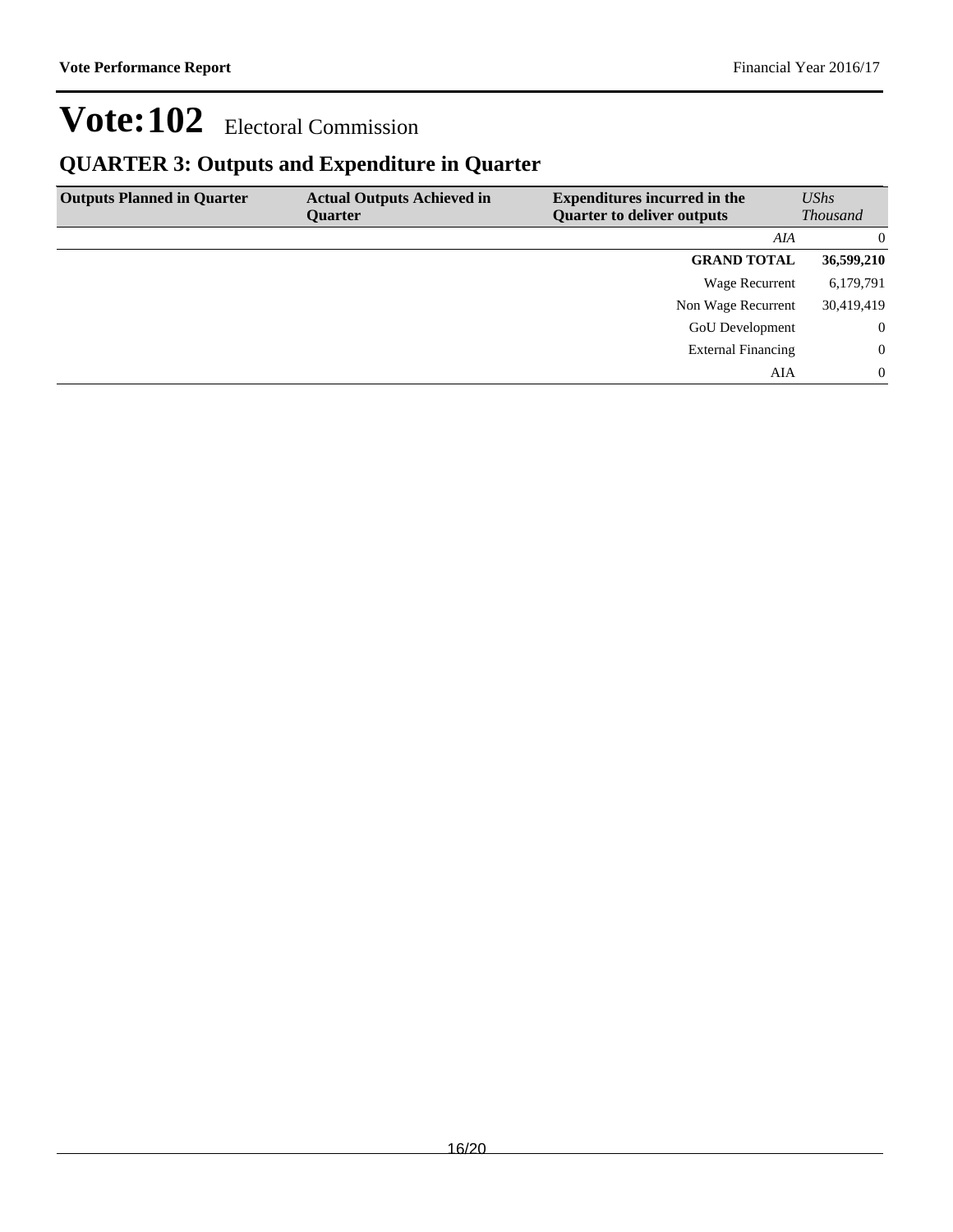## **QUARTER 4: Revised Workplan**

| UShs Thousand                              | <b>Planned Outputs for the</b><br><b>Ouarter</b> | <b>Estimated Funds Available in Quarter</b><br>(from balance brought forward and actual/expected releaes) |
|--------------------------------------------|--------------------------------------------------|-----------------------------------------------------------------------------------------------------------|
| <b>Program: 51 Management of Elections</b> |                                                  |                                                                                                           |

*Recurrent Programmes*

**Subprogram: 01 Statutory**

*Outputs Provided*

#### **Output: 01 Voter Education and Training**

| Conduct Voter Education | <b>Item</b>                                           | <b>Balance b/f</b> | <b>New Funds</b> | <b>Total</b> |
|-------------------------|-------------------------------------------------------|--------------------|------------------|--------------|
|                         | 211103 Allowances                                     | 8,300              | $\mathbf{0}$     | 8,300        |
|                         | 221011 Printing, Stationery, Photocopying and Binding | 67,163             | $\mathbf{0}$     | 67,163       |
|                         | 227001 Travel inland                                  | 1,650              | $\mathbf{0}$     | 1,650        |
|                         | 227004 Fuel, Lubricants and Oils                      | 3,800              | $\mathbf{0}$     | 3,800        |
|                         | <b>Total</b>                                          | 80,913             | $\mathbf{0}$     | 80,913       |
|                         | <b>Wage Recurrent</b>                                 | 0                  | 0                | $\theta$     |
|                         | <b>Non Wage Recurrent</b>                             | 182,450            | 0                | 182,450      |
|                         | <b>AIA</b>                                            | 0                  | 0                | $\theta$     |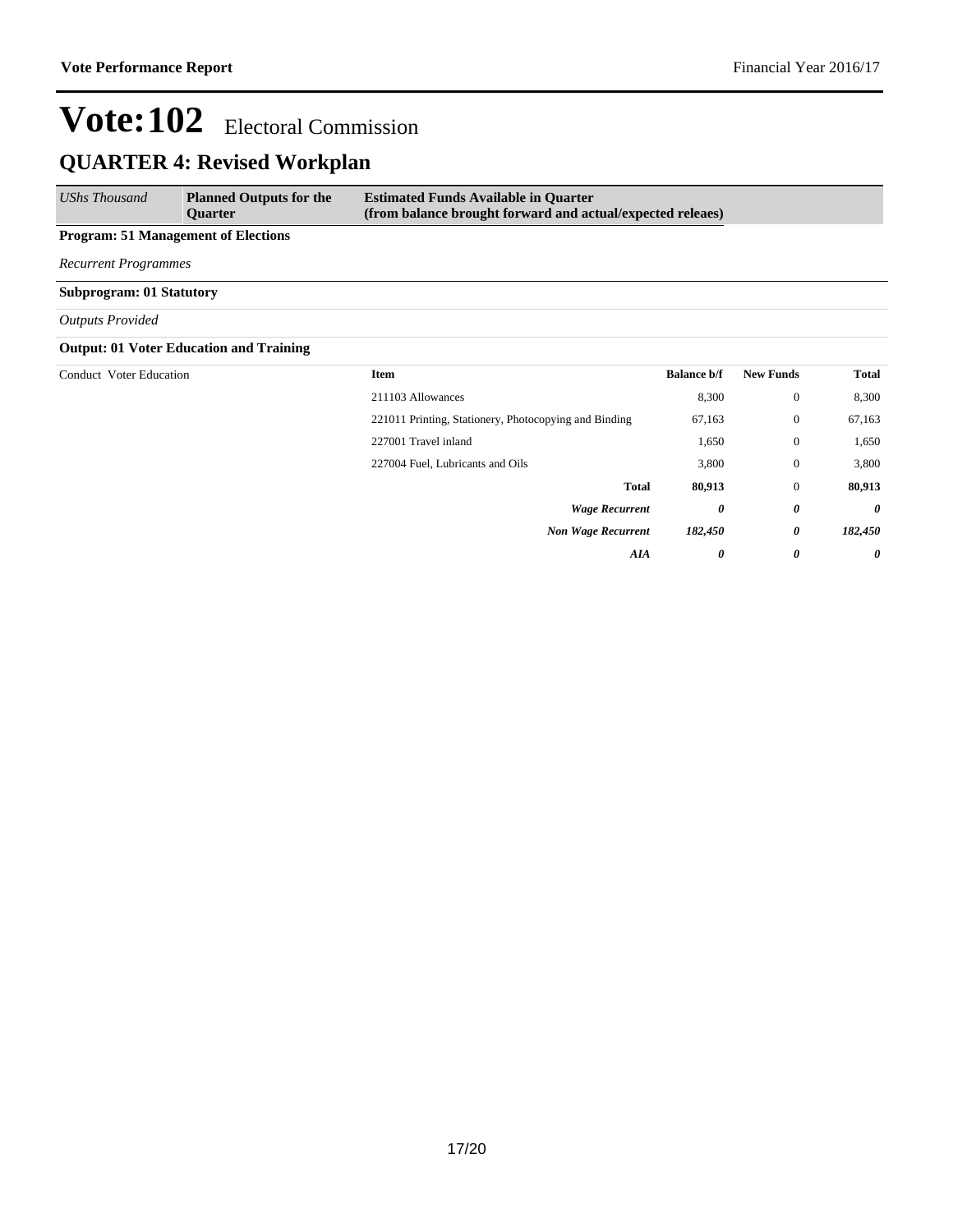## **QUARTER 4: Revised Workplan**

| UShs Thousand                                                                                  | <b>Planned Outputs for the</b><br><b>Ouarter</b>                                       | <b>Estimated Funds Available in Quarter</b><br>(from balance brought forward and actual/expected releaes) |                    |                       |                       |
|------------------------------------------------------------------------------------------------|----------------------------------------------------------------------------------------|-----------------------------------------------------------------------------------------------------------|--------------------|-----------------------|-----------------------|
|                                                                                                | <b>Output: 02 Financial and Administrative Support Services</b>                        |                                                                                                           |                    |                       |                       |
| Payment made for 3 months (April-June) for Staff Salaries & Item                               |                                                                                        |                                                                                                           | <b>Balance b/f</b> | <b>New Funds</b>      | Total                 |
| allowances                                                                                     | Consumable welfare items procured Office &                                             | 211104 Statutory salaries                                                                                 | 43.947             | $\mathbf{0}$          | 43,947                |
| Storage facilities paid for                                                                    |                                                                                        | 212201 Social Security Contributions                                                                      | 2,553              | $\boldsymbol{0}$      | 2,553                 |
| Printing and Stationary items procured<br>Postage &Telecommunication facilities maintained and | 213004 Gratuity Expenses                                                               | 76,352                                                                                                    | $\boldsymbol{0}$   | 76,352                |                       |
| serviced.                                                                                      | Utility bills paid for Rent, Fuel, water and Electricity                               | 221001 Advertising and Public Relations                                                                   | 243,640            | $\boldsymbol{0}$      | 243,640               |
|                                                                                                | Repairs made for Motor Vehicles, Machinery and Equipment 221002 Workshops and Seminars |                                                                                                           | 7,567              | $\boldsymbol{0}$      | 7,567                 |
| Staff trained<br>Field offices monitored and supervised                                        |                                                                                        | 221003 Staff Training                                                                                     | 5,550              | $\mathbf{0}$          | 5,550                 |
| Licenses paid for ICT                                                                          |                                                                                        | 221006 Commissions and related charges                                                                    | (4,038)            | $\boldsymbol{0}$      | (4,038)               |
|                                                                                                |                                                                                        | 221007 Books, Periodicals & Newspapers                                                                    | 32,425             | $\boldsymbol{0}$      | 32,425                |
|                                                                                                |                                                                                        | 221008 Computer supplies and Information Technology<br>(TT)                                               | 195,328            | $\boldsymbol{0}$      | 195,328               |
|                                                                                                |                                                                                        | 221009 Welfare and Entertainment                                                                          | 115,703            | $\boldsymbol{0}$      | 115,703               |
|                                                                                                | 221011 Printing, Stationery, Photocopying and Binding                                  | 91,684                                                                                                    | $\overline{0}$     | 91,684                |                       |
|                                                                                                | 221016 IFMS Recurrent costs                                                            | 36,798                                                                                                    | $\overline{0}$     | 36,798                |                       |
|                                                                                                |                                                                                        | 221017 Subscriptions                                                                                      | 14,277             | $\boldsymbol{0}$      | 14,277                |
|                                                                                                |                                                                                        | 222001 Telecommunications                                                                                 | 23,072             | $\boldsymbol{0}$      | 23,072                |
|                                                                                                |                                                                                        | 222002 Postage and Courier                                                                                | 357                | $\boldsymbol{0}$      | 357                   |
|                                                                                                |                                                                                        | 223001 Property Expenses                                                                                  | 36,163             | $\boldsymbol{0}$      | 36,163                |
|                                                                                                |                                                                                        | 223005 Electricity                                                                                        | 22,820             | $\boldsymbol{0}$      | 22,820                |
|                                                                                                |                                                                                        | 223006 Water                                                                                              | 26,884             | $\boldsymbol{0}$      | 26,884                |
|                                                                                                |                                                                                        | 225001 Consultancy Services- Short term                                                                   | 396,986            | $\boldsymbol{0}$      | 396,986               |
|                                                                                                |                                                                                        | 226002 Licenses                                                                                           | 41,654             | $\boldsymbol{0}$      | 41,654                |
|                                                                                                |                                                                                        | 227002 Travel abroad                                                                                      | 81,507             | $\boldsymbol{0}$      | 81,507                |
|                                                                                                |                                                                                        | 227004 Fuel, Lubricants and Oils                                                                          | 30                 | $\boldsymbol{0}$      | 30                    |
|                                                                                                |                                                                                        | 228001 Maintenance - Civil                                                                                | 31,613             | $\boldsymbol{0}$      | 31,613                |
|                                                                                                |                                                                                        | 228002 Maintenance - Vehicles                                                                             | 278,455            | $\boldsymbol{0}$      | 278,455               |
|                                                                                                |                                                                                        | 228003 Maintenance - Machinery, Equipment & Furniture                                                     | 456,674            | $\boldsymbol{0}$      | 456,674               |
|                                                                                                |                                                                                        | 228004 Maintenance - Other                                                                                | 4,905              | $\boldsymbol{0}$      | 4,905                 |
|                                                                                                |                                                                                        | 273102 Incapacity, death benefits and funeral expenses                                                    | 10,213             | $\boldsymbol{0}$      | 10,213                |
|                                                                                                |                                                                                        | Total                                                                                                     | 2,273,119          | $\boldsymbol{0}$      | 2,273,119             |
|                                                                                                |                                                                                        | <b>Wage Recurrent</b>                                                                                     | 43,947             | 0                     | 43,947                |
|                                                                                                |                                                                                        | <b>Non Wage Recurrent</b>                                                                                 | 9,866,548          | 0                     | 9,866,548             |
|                                                                                                |                                                                                        | AIA                                                                                                       | 0                  | $\boldsymbol{\theta}$ | $\boldsymbol{\theta}$ |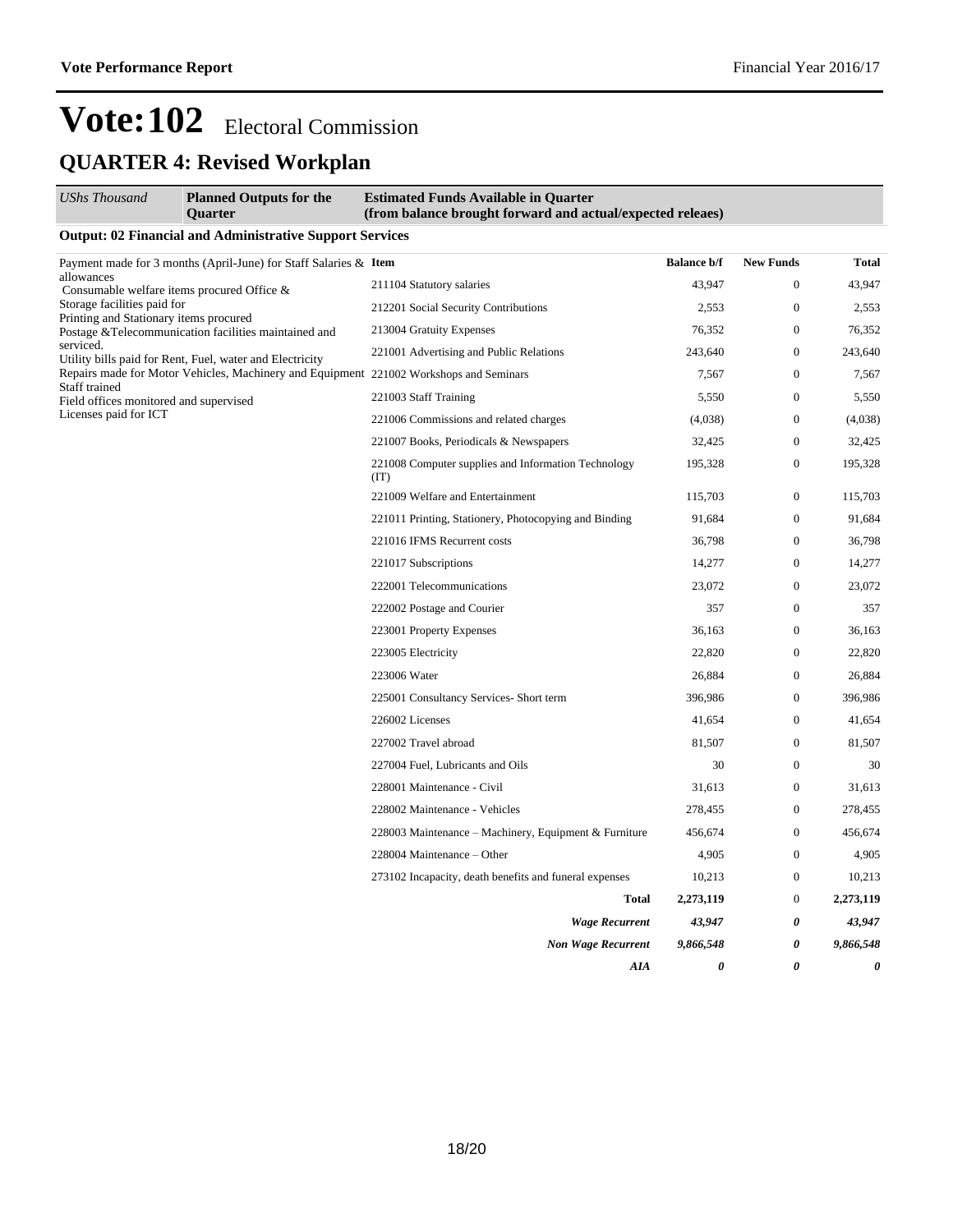## **Vote:102** Electoral Commission **QUARTER 4: Revised Workplan**

| <b>UShs Thousand</b>                  | <b>Planned Outputs for the</b><br><b>Ouarter</b>                       | <b>Estimated Funds Available in Quarter</b><br>(from balance brought forward and actual/expected releaes) |                    |                  |                       |
|---------------------------------------|------------------------------------------------------------------------|-----------------------------------------------------------------------------------------------------------|--------------------|------------------|-----------------------|
|                                       | <b>Output: 03 Voter Registeration and Conduct of General elections</b> |                                                                                                           |                    |                  |                       |
| No Activities Planned in this quarter |                                                                        | <b>Item</b>                                                                                               | <b>Balance b/f</b> | <b>New Funds</b> | <b>Total</b>          |
|                                       |                                                                        | 211103 Allowances                                                                                         | 1,050,240          | $\mathbf{0}$     | 1,050,240             |
|                                       |                                                                        | 221001 Advertising and Public Relations                                                                   | 1,150,944          | $\mathbf{0}$     | 1,150,944             |
|                                       |                                                                        | 221002 Workshops and Seminars                                                                             | 653,097            | $\mathbf{0}$     | 653,097               |
|                                       |                                                                        | 221005 Hire of Venue (chairs, projector, etc)                                                             | 120,000            | $\mathbf{0}$     | 120,000               |
|                                       |                                                                        | 221009 Welfare and Entertainment                                                                          | 11,370             | $\mathbf{0}$     | 11,370                |
|                                       |                                                                        | 221011 Printing, Stationery, Photocopying and Binding                                                     | 1,502,509          | $\overline{0}$   | 1,502,509             |
|                                       |                                                                        | 223004 Guard and Security services                                                                        | 12,590             | $\theta$         | 12,590                |
|                                       |                                                                        | 226002 Licenses                                                                                           | 179,700            | $\theta$         | 179,700               |
|                                       |                                                                        | 227001 Travel inland                                                                                      | 483,400            | $\mathbf{0}$     | 483,400               |
|                                       |                                                                        | 227004 Fuel, Lubricants and Oils                                                                          | 696,089            | $\mathbf{0}$     | 696,089               |
|                                       |                                                                        | <b>Total</b>                                                                                              | 5,859,939          | $\overline{0}$   | 5,859,939             |
|                                       |                                                                        | <b>Wage Recurrent</b>                                                                                     | 0                  | 0                | $\boldsymbol{\theta}$ |
|                                       |                                                                        | <b>Non Wage Recurrent</b>                                                                                 | 3,881,891          | 0                | 3,881,891             |
|                                       |                                                                        | <b>AIA</b>                                                                                                | 0                  | 0                | 0                     |

#### **Output: 05 Conduct of By-elections**

| Polling activities conducted for Aruu County North<br><b>Item</b><br>Consituency, Kamuli Municipality, Moroto District Woman<br>Representative to Parliament |                                                       | <b>Balance b/f</b> | <b>New Funds</b> | <b>Total</b> |
|--------------------------------------------------------------------------------------------------------------------------------------------------------------|-------------------------------------------------------|--------------------|------------------|--------------|
|                                                                                                                                                              | 221001 Advertising and Public Relations               | 66,456             | $\mathbf{0}$     | 66,456       |
|                                                                                                                                                              | 221002 Workshops and Seminars                         | 1,070              | $\theta$         | 1,070        |
|                                                                                                                                                              | 221011 Printing, Stationery, Photocopying and Binding | 23,424             | $\theta$         | 23,424       |
|                                                                                                                                                              | 227004 Fuel, Lubricants and Oils                      | 39,434             | $\theta$         | 39,434       |
|                                                                                                                                                              | <b>Total</b>                                          | 130,384            | $\theta$         | 130,384      |
|                                                                                                                                                              | <b>Wage Recurrent</b>                                 | 0                  | 0                | $\theta$     |
|                                                                                                                                                              | <b>Non Wage Recurrent</b>                             | 1,227,469          | 0                | 1,227,469    |
|                                                                                                                                                              | AIA                                                   | $\theta$           | $\theta$         | 0            |

*Development Projects*

#### **Program: 54 Harmonization of Political Party Activities**

*Recurrent Programmes*